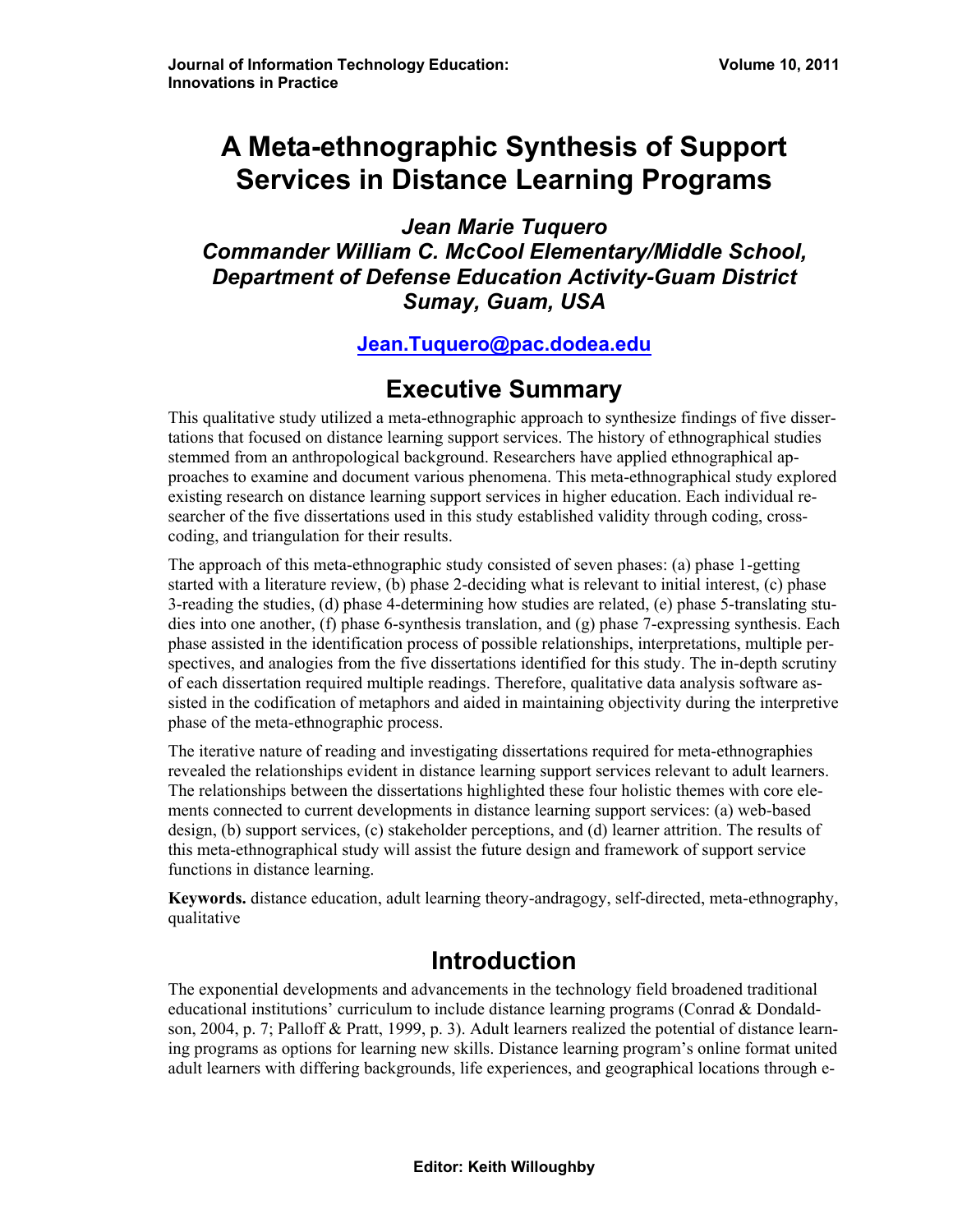learning communities. E-learning encompassed the distance learning programs that required information technology (IT), information and communication technologies (ICT), computermediated communication (CMC), virtual learning environment (VLE), and computer conferencing (Fischer & Baird, 2006; Garrison & Cleveland-Innes, 2005; Gipps, 2005; Maor, 2003; Marra, Moore, & Klimczack, 2004; Oliver & Conole, 2003; Palloff & Pratt, 1999).

This qualitative study used Noblit and Hare's (1988) meta-ethnographic approach to synthesize findings of five case studies that contained information on online support services and adult learners. The study analyzed the commonalities in current student support areas that surrounded adult learning issues. The analysis consolidated current research with online support services and contributed to the future of online programs. For this analysis, online support services consisted of web-based education design, establishing training needs, and an interconnected system of partners in these distance learning categories: (a) academic services, (b) communications, (c) administrative core, (d) student communities, and (e) personal services (Western Cooperative for Educational Telecommunications, 2002).

Consolidation of the current findings assisted in steering the development of effective and efficient online support services in distance education. The rapid development of e-learning in higher education coincided with the increasing adult learner population. The field of support services in e-learning for adult learners was worthy of further investigation so online universities could identify valuable support service areas that needed adjustment (Floyd & Casey-Powell, 2004). This study investigated the relationship between online administrations' roles in identifying support services for adult learners. This investigation attempted to identify support service needs that complemented the range of adult learners' skills in e-learning communities (Flowers, 2000; Schauer-Crabb, 2002).

### **Background of the Study**

Brown (1999), Casey (2008), Emmerson (2005), and Ullyatt (2003) discussed how distance education began with correspondence courses in 1852. The correspondence course model set the foundation for distance education to develop into current online programs. Hiltz and Turoff (2005) noted trends of online program improvements over the past 20 years like Computer Assisted Instruction (CAI) and Asynchronous Learning Networks (ALN) as social groups that enhance collaboration using technology. The advent of the revolutionary digital age, known as the technology boom, increased accessibility and expanded the potential for adult learners to engage in online programs that do not require physical presence as do traditional brick-and-mortar campuses (Hiltz & Turoff, 2005).

Since the literature showed that e-learning continued to expand, online administrations searched for ways to remain sustainable and provided responsive online support service options for adult learners (Dare, Zapata, & Thomas, 2005; McClure, 2007). The advent of the digital age also impacted the designs of learning programs as institutions searched for ways to improve e-learning opportunities. The simultaneous growth of the adult learner population and e-learning opportunities created a widening gap between the steady increase of adult learner needs and online support services as higher education institutions worked to attract students.

The types of regulating entities responsible for establishing standards and accreditation for distance learning programs varied for different colleges. The Council for the Advancement of Standards in higher education (CAS) had 16 standards and guidelines for Distance Education Programs (2006). Under part 14 for Educational Support Services, Academic Support Services, section L, CAS (2006) reported: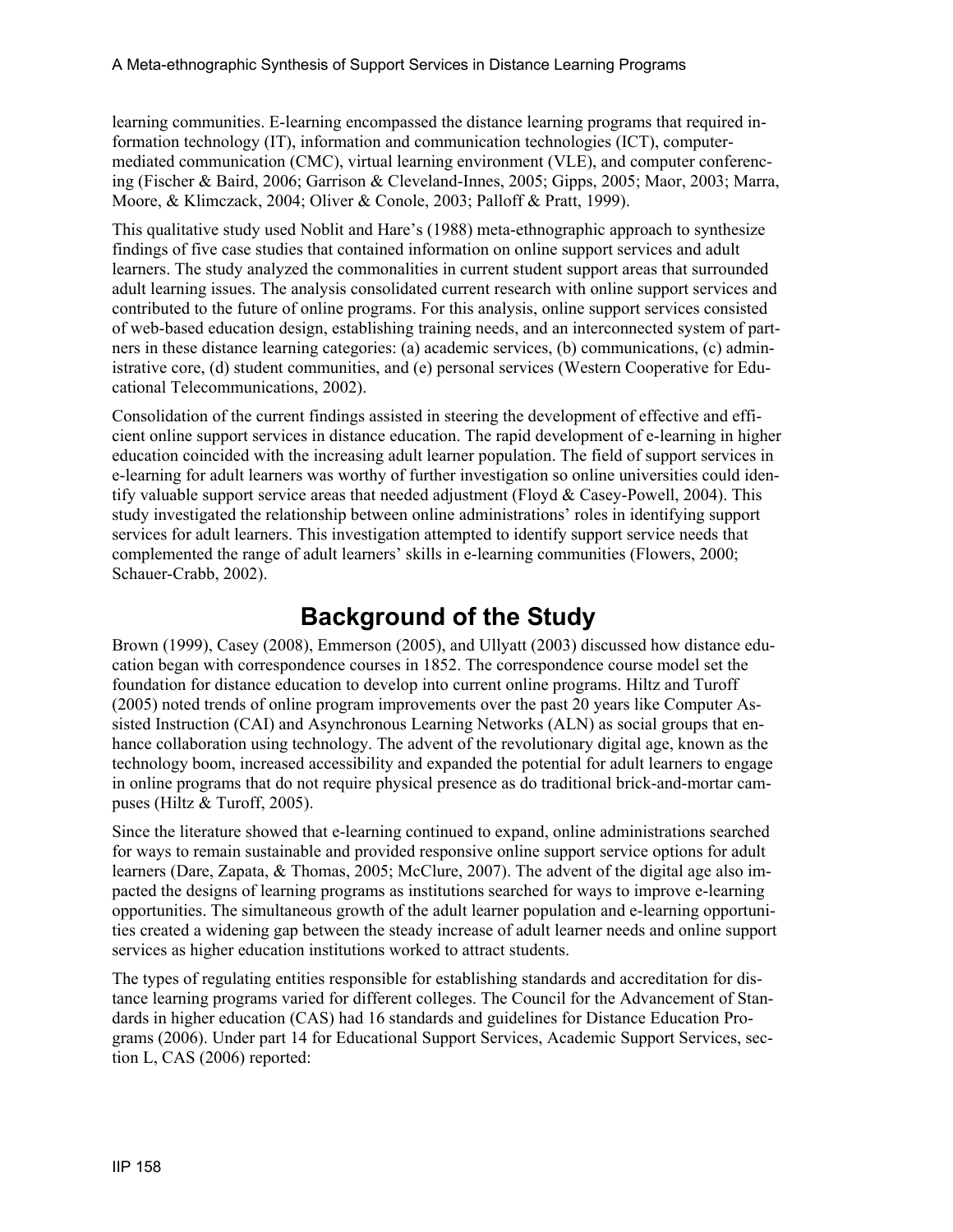Information concerning academic support services must be made available. Distance learning students should have opportunities for developing learning strategies and getting assistance with content comprehension. Tutoring services, supplemental instruction, and other academic support services should be available to all distance education students. These services should conform to the CAS Standards for Learning Assistance Programs in terms of their quality. (p. 168)

CAS (2006, p. 237) continued to provide standards and guidelines for The Role of Learning Assistance Programs. The extensive standards that CAS (2006) offered could supplement the development and structure of high quality online programs.

Palloff and Pratt (2003, p. 121) provided four major elements of high quality online programs: (a) effective virtual student, (b) effective course design, (c) effective online facilitator, and (d) effective student support. Although these divisions of quality online programs remain mutually dependent with each other, the scope of this study focused on Palloff and Pratt's (2003) subheadings under effective support service components for adult learners in e-learning: (a) technical support and training, (b) learner-centered, (c) offers advising, library services, registration, book store, and records. Distance learning administrations considered the value of adult learners' traits when contemplating effective student support decisions. CAS (2006, p. 159) suggested that, "distance education also poses challenges to student affairs programs and related student support services to meet the needs of distance learners even though these students may never set foot on campus."

By comprehending learners' characteristics, online support provided better learner-centered services and improved overall e-learning experiences. The growth of the adult learner population as major stakeholders in e-learning communities continued to grow. The National Center for Education Statistics (NCES) reported adult learners in the age range from twenty-four and older in online courses increased at a rate of over 50 percent (Palloff & Pratt, 2003; Waits & Lewis, 2003). Allen and Seaman (2007, p. 5) reported the online enrollment in degree-granting postsecondary institutions rising from 9.7% in 2002 to 19.8% in 2006. These rising numbers correlated with the NCES' most recent statistical report done from the fall of 2006 through the fall of 2007 showing the simultaneous growth of adult population and postsecondary degree-granting institutions (Parsad & Lewis, 2008). Other reports showed a 10 % annual increase of distance learning growth with almost 3.5 million students enrolling in online courses since 2005 (Allen & Seaman, 2007; Marx, 2006). The commercialization and mass approach to distance education created the need for better understanding of the profile of adult learners in e-learning.

An essential element for the success of adult learners in e-learning included understanding selfdirected learning (SDL). Merriam (2001) and Hiemstra (2003) cited Houle, Tough, and Knowles as some of the key contributors to the foundation of SDL. The contributions from Merriam (2001) and Hiemstra (2003) also offered insights that broaden SDL factors in areas of adult learning. Collaboration and guidance functioned as integral parts of developing adult learners' SDL characteristics. Adult learners refined collaborative strategies using critical thinking skills and intellectual standards (Baumgartner, 2001; Brookfield & Preskill, 1999; Bruffee, 1999; Paul & Elder, 1996).

Grow (1996) shared how adult learners advance through stages of self-directed learning (SSDL) with collaborative support and eventual attainment of becoming critically thinkers controlling their personal learning potential. The cultivation of critical thinking in interactive group collaboration helped adult learners liberate themselves from individual assumptions. Brookfield (1987) acknowledged, "In any group in which critical thinking was being developed group members would be engaged in identifying and challenging assumptions, and exploring ways of thinking and acting" (p. 71). The general concept that adult learners had independent self concepts and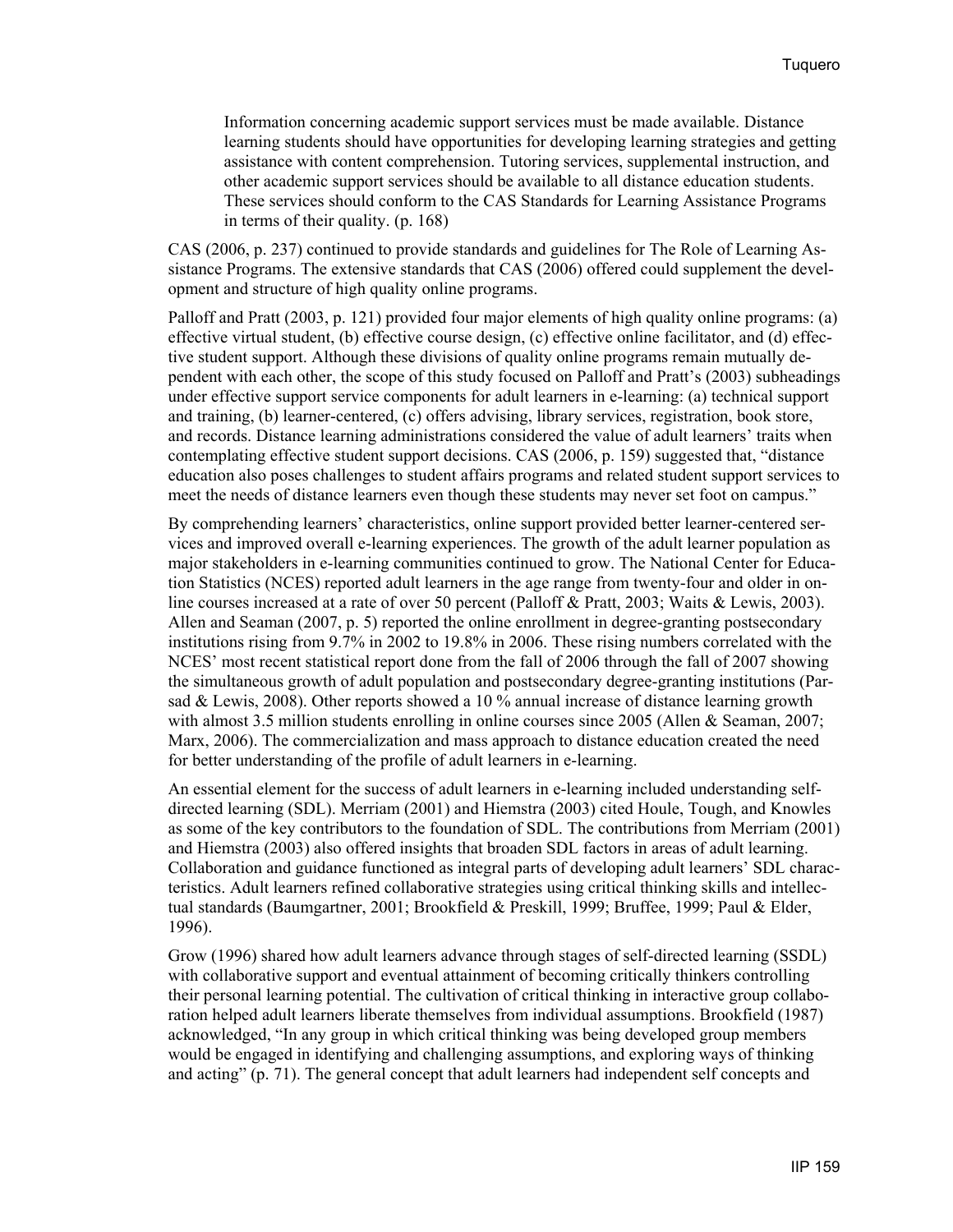determined the direction of their own learning had a major function in adult learning theory. Malcom Knowles' work in adult learning theory, known as andragogy, also provided the strong movement in understanding adult learners' SDL characteristics in higher education (Merriam, 2001).

The continuing development of adult learner SDL needs with the new developments in technology warranted further investigation into online support services. Hiemstra (2003) believed "the never-ending growth of the internet and a corresponding need to develop a more inclusive future for learning that serves all people is crucial for the United States as well as the rest of the world" (p. 7). The implications of meeting the support service needs of adult learners in this virtual generation compelled institutions to remain up to date with new technologies. As adult learners increased their statistical presence, in what Proserpio and Gioia (2007) called the virtual generation demographic (v-Gen), e-learning administrations should modify services to remain in demand. Online universities found ways to serve the special needs of distance learners by developing programs that implemented distance technologies (CAS, 2006, p. 159).

## **Statement of the Problem**

The growing changes of distance education required a better understanding of adult learners' needs for the successful future of online support services. Online administrations have struggled with gathering information to improve the online support service for adult learners (Cannon, 2001; Floyd & Casey-Powell, 2004; Hiltz & Turoff, 2005; Levernier, 2005; Ullyatt, 2003). The successful future of online studies required that administrations identify needs from different organizational levels. Floyd and Casey-Powell (2004, p. 61) stressed the usefulness of using a systematic approach to understanding the support service needs of adult learners.

It was not known how the selections of online support services were determined so as to enhance services for adult learners in distance learning programs. The problem of examining the strategies distance learning schools used in determining adult learners' needs was the main focus of this study.

## **Purpose of the Study**

The purpose of this study was to examine the processes or models that helped distance learning administrations decide how to improve online support services for adult learners. The examination helped broaden the effectiveness of different adult learning models in distance education and support services. The study uncovered successful strategies that administrations could use as references to enhance support services for adult learners. The focus of this study was to synthesize the methods and processes found in current research that enriched support services for adult learners in distance education.

## **Research Questions**

- 1. What did the research findings indicate in regard to how institutions implement their support services for adult learners in distance learning programs?
- 2. What processes did schools follow to determine what the support needs were for online adult learners?
- 3. What strategies emerge from the case studies that can guide the future of support services for adult learners in distance learning programs?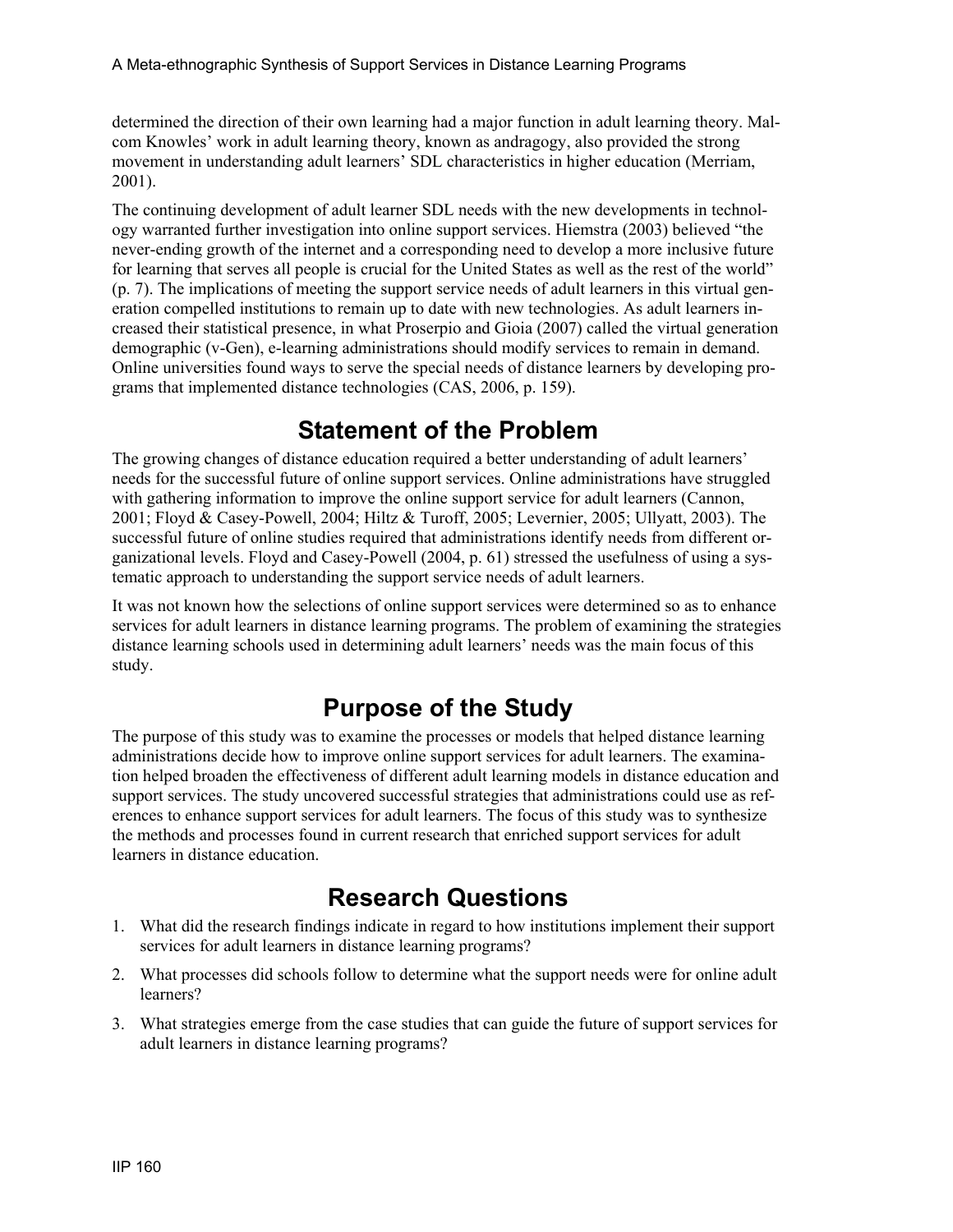### **Nature of the Study**

The interpretive nature of the meta-ethnographic synthesis approach identified important factors of online support services for adult learners and the factors taken under consideration when adding or modifying services. A consolidation of the meta-ethnographic relationships addressed issues that adult learners found challenging and assisted in answering the research interest areas for this study. In order to conduct an in-depth qualitative review that was also temporally relevant it was necessary to narrow the focus of this research to studies completed within a five year period (2002-2006) utilizing similar research designs. These criteria resulted in five case studies suitable for analysis and synthesis.

The qualitative methodology of meta-ethnography was used as the research design for this study. Noblit and Hare's (1988, p. 78) qualitative inscribing meta-ethnographic approach guided the translation between studies done in five published case studies. The qualitative meta-ethnographic approach enabled researchers to explore relationships through interpretation of recent case studies done in online support services (Gall, Gall, & Borg, 2003; Noblit & Hare, 1988). The expansion of adult learners in online programs revealed how collaborative designs and other interaction methods between essential components of online educational systems ensured success for adult learners (Palloff & Pratt, 2003; Telig, Lundy, Irani, Bielema, Dooley, Anderson, & Raulerson, 2005, p. 335). The unified discoveries facilitated the development of a framework to improve the identification of adult learner needs in relation to online support services in distance learning programs.

Noblit and Hare's (1988) seven phases of the meta-ethnographic approach guided the process of creating categories which led to discoveries during the interpretive stage. The process provided the following sequential steps for replication purposes: (a) phase 1-getting started, (b) phase 2 deciding what is relevant to initial interest, (c) phase 3-reading the studies, (d) phase 4 determining how studies are related, (e) phase 5-translating studies into one another, (f) phase 6 synthesis translation, and (g) phase 7-expressing synthesis. Seidel's (2008) Ethnograph software also strengthened the coding procedure for the individual case studies and for translation between studies.

# **Description of Methodology**

#### *Phase 1: Getting Started*

The current practices in support services for adult learners in distance learning served as the main interest of this study. Therefore, the practicality of using an electronic database or digital library such as ProQuest to locate material was suitable for this phase of the research.

# **Data Sources and Selections**

#### *Phase 2: Deciding what is Relevant to Initial Interest*

Dissertations on distance learning from 2000-2008 functioned as the data sources for this study. The following descriptors were used to retrieve the dissertations: distance learning, adult learner, higher education, support services, improve support services, online support, meta-ethnography, case study, distance education, distance learners, adult learner perspective, and online higher education. The compilation resulted in 13 relevant dissertations. Since this research focused on distance learning support services for adult learners, the selection was reduced to qualitative dissertations that focused only on case studies. Since these case studies were completed before each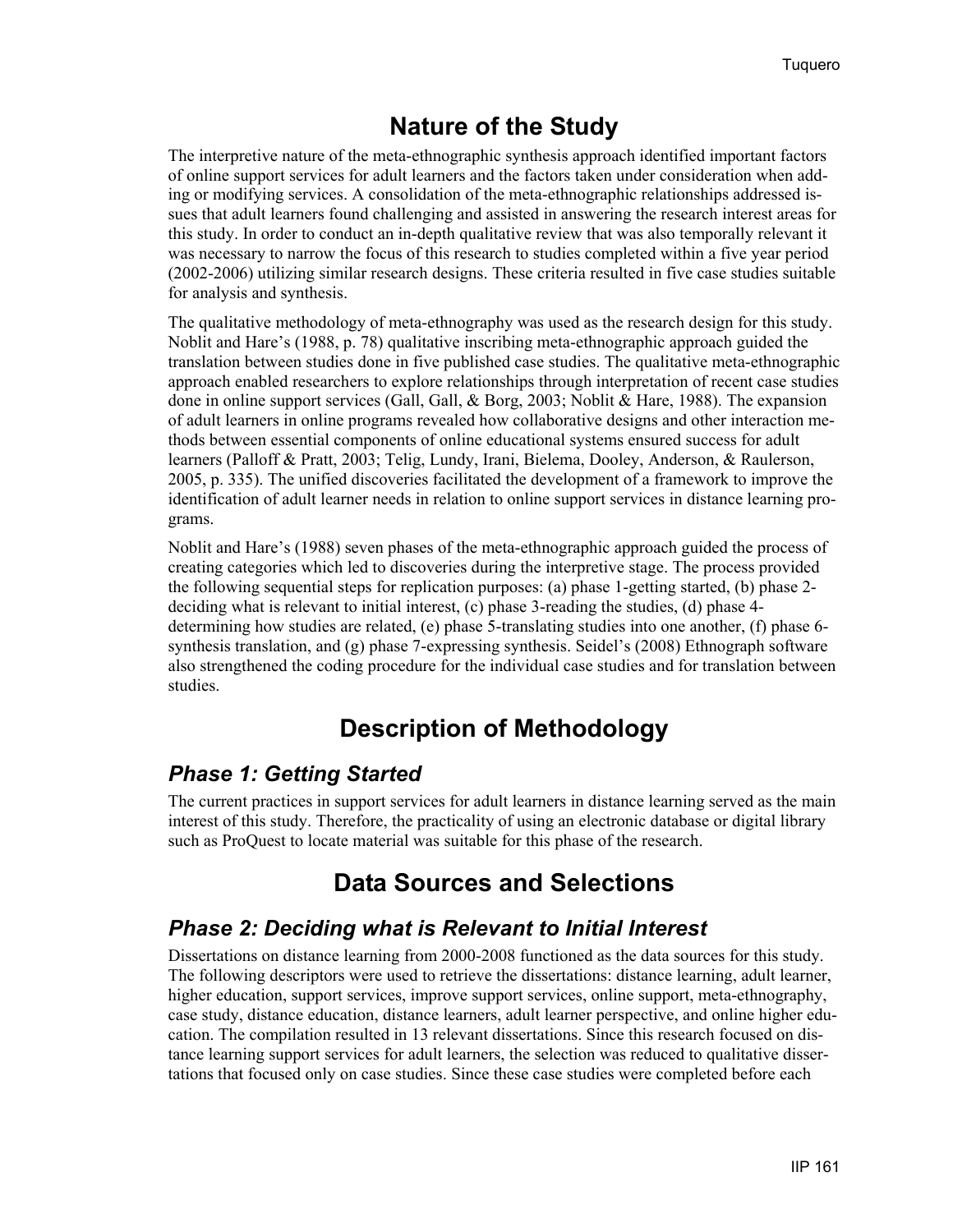publication, some features of the online courses may be outdated. The information can still serve as a historical framework for discussion or for designing distance learning courses. These case studies provided this research with relevant (a) descriptions, (b) explanations, and (c) evaluations of various phenomena affecting distance learning support services for adult learners (Gall et al., 2003).

Meta-ethnographic studies are highly complex, involving the informed evaluation of four or five studies that each incorporate the voices of the case study participants, the ethnographers, and meta-ethnographers (Ruth, 2005; Weed, 2008). Thus, the incorporation of the following criteria was necessary to assist in determining which case studies to use:

- 1. The dissertation used case studies.
- 2. The case study focused on distance learning education.
- 3. The case study included adult leaner perspectives on distance learning support services.
- 4. Dissertations were accessible through a digital library containing digital dissertations.
- 5. A maximum of five dissertations completed with distance learning graduate programs.
- 6. Dissertations were published between 2000 and 2008.

The audit began with the selection of dissertations that used case studies. Weed's (2008) work revealed that a meta-interpretation procedure should be transparent to guarantee the integrity and trustworthiness of the synthesis. Out of the 13 dissertations retrieved from the online database, one was excluded because the study focused on online instruction, two used surveys, two focused on faculty perspectives, and one focused on faculty perspectives of online instruction. The final selection resulted in these five case studies: (a) Flowers' (2000) work on web-based needs, (b) Nelson-Reed's (2006) work on the financial aid process, (c) Ruth's (2005) work on student services, (d) Ullyatt's (2003) work on online support systems satisfaction, and (e) Zieger's (2005) work on distance learner orientation programs and learner attrition.

#### *Phase 3: Reading the Studies*

In order to generate metaphor lists, the voices or perspectives evident in the case studies were coded. Seidel's (2008) Ethnograph version 6 software heightened the value of this study with the coding of the case studies. Seidel (1998) also noticed this cyclic process of noticing, collecting, and thinking in his descriptions of qualitative data analysis. Noblit and Hare (1988, p. 34) shared Brown, House, and Martin's criteria for establishing metaphors which assisted in maintaining objectivity when identifying metaphors for each dissertation: (a) economy-simplest concept that accounts for the phenomena and has a superior ease of representation and manipulation, (b) cogency-elegantly efficient integration, the metaphor achieves the explanation without redundancy, ambiguity, and contradiction, (c) range-power of incorporating other symbolic domains, and (d) apparency-the making apparent of connotations; the ability of language to show experience rather than refer to it.

#### *Phase 4: Determining How Studies are Related*

The application of economy, cogency, range, and apparency assisted in creating the list of objective key words to be coded by the Ethnograph (Seidel, 2008) software.

Each case study underwent the same scrutiny for coding during individual readings. Seidel's (2008) Ethnograph software classified, sorted, filed, categorized, and aided in the identification of conceptual structures. The scrutiny of each dissertation provided individual interpretation reports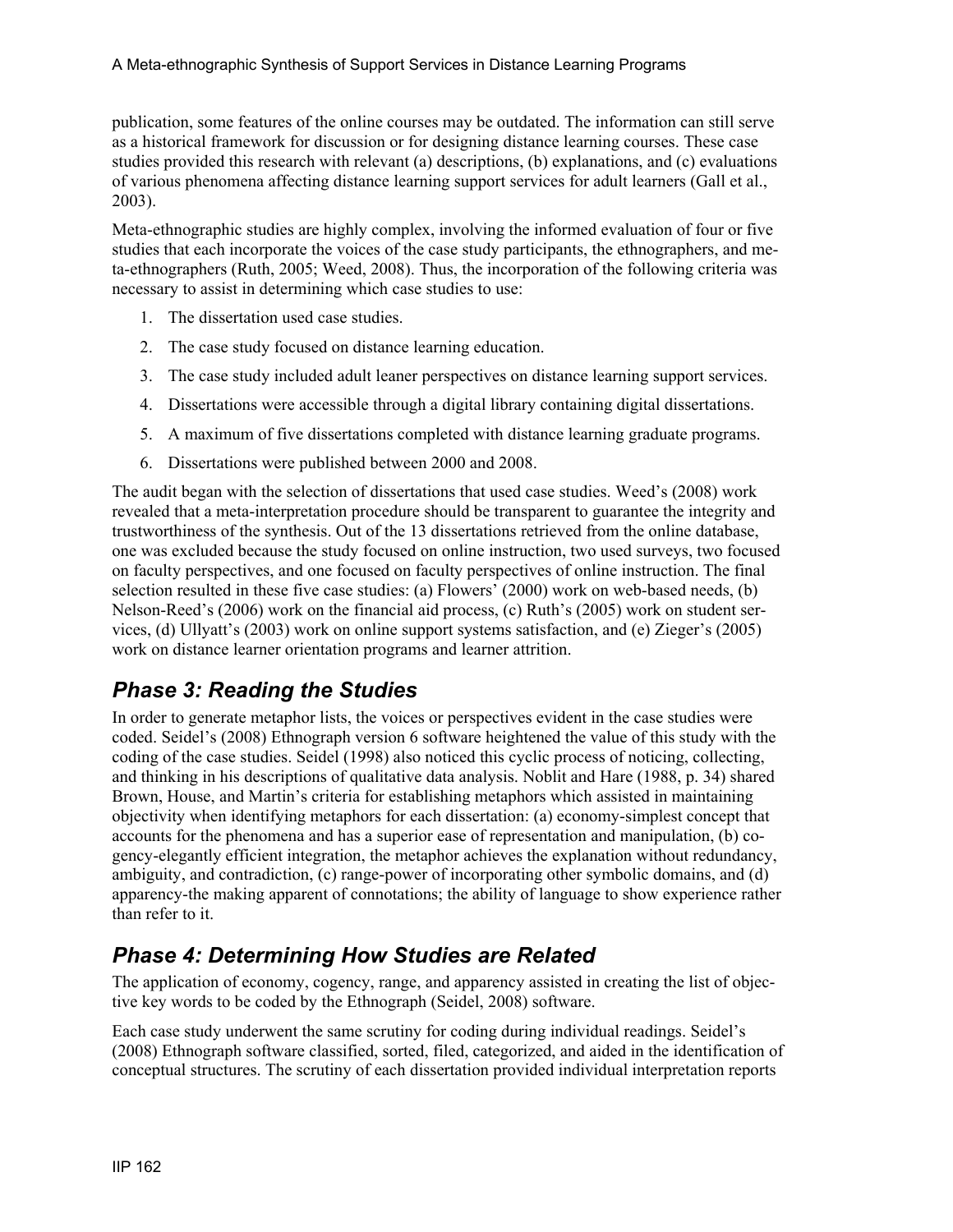for further comparison. Each case study revealed different strategies used by the respective distance learning institution in handling areas of student support.

Distance learning institutions benefited from using different elements of organizational models that influence higher education. Barr and Desler (2000) emphasized how Kuh's contributions of organizational models in higher education had elements that distance learning institutions use. Since there was no definitive formula for managing internal structures of student affairs, higher learning institutions applied different elements of Kuh's organizational models that met institutional needs: (a) rational model, (b) bureaucratic model, (c) collegial model, and (d) political model (as cited in Barr & Dessler, 2000, p. 122). Each dissertation focused on a specific element of a higher education institution in distance learning. Seidel's (2008) Ethnograph software coding aided in determining future direction for support services and also promoted the focus on improving services.

#### *Phase 5: Translating the Studies into one Another*

The completion of independent coding for each dissertation enabled comparisons between the individual translations. The individual translations and interpretations unraveled naturally as progression through the phases continued; "The nature of the synthesis is discovered in the process of the synthesis and aids, not supplants, the interpretation" (Noblit & Hare, 1988, p. 80).

#### *Phase 6: Synthesis Translation*

The interpretations and relationships evident in phase five aided in determining whether relationships existed between metaphors identified in the coding structures. Clear and logical interpretations and conjectures were made when the synthesis revealed relationships between metaphors and coding structures among case studies (Bloomberg & Volpe, 2008).

#### *Phase 7: Expressing the Synthesis*

The synthesis and connections between dissertations enabled the identification of specific knowledge that benefitted distance learning support services. The synthesis of new knowledge also added to the literature on distance education. The attempt to preserve the authors' ideas, portrayals, and representations throughout the analysis was performed. The nature of a metaethnographic synthesis provided dependability of tracking the documentation and coding of procedures through the phases. Findings were presented using a trail of information for readers to discern. The codification of the individual case studies utilizing Seidel's Ethnograph (2008) software also assisted in reporting results, as well as, relationships, omissions, and discoveries between the studies.

# **Content Analysis with Emergent Themes**

A brief overview of each case study presented below assisted in the generation of the metaphors, themes, and elements that can serve as a general structure to guide the development of distance learning programs. The coding and definitions were guided by Noblit and Hare's (1988, p. 34) criteria. The coding and definition of terms were further analyzed utilizing Seidel's (2008) Ethnograph version 6 software.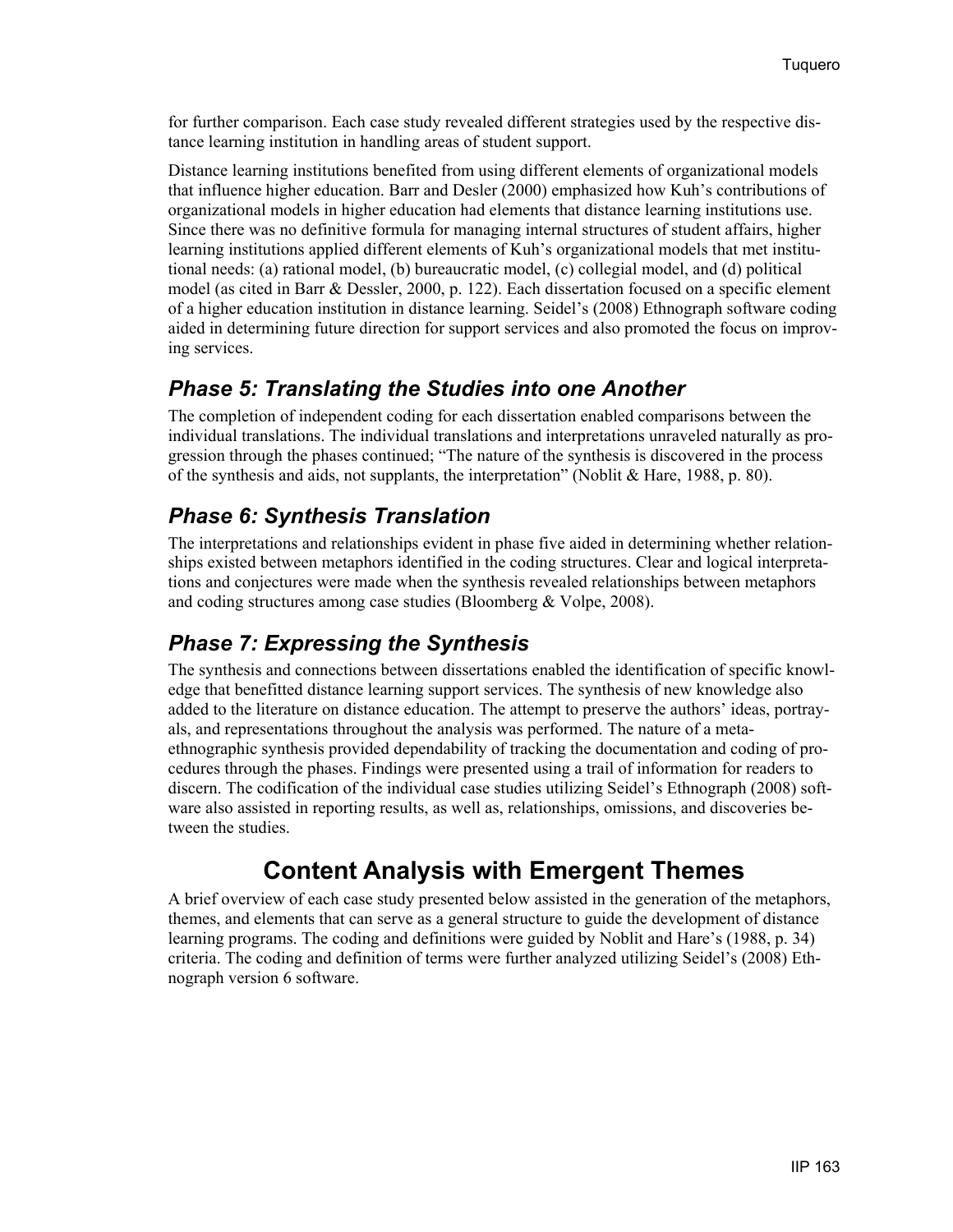#### *Interpretation of Flowers (2000) Utilization-Focused Needs Assessment: A Case Study of Adult Learners' Web-Based Distance Education Needs*

Flowers's (2000) case study focused on the possible challenges of web technologies and online services that the University of Alabama's School of Continuing Education's Adult Interdisciplinary Studies (AIS) faced in preparation to go online. The author used the utilization-focused needs assessment to reveal internal and external stakeholders' questions regarding the adoption and change to a Web Based Distance Education (WBDE) in these six areas: (a) management, (b) staffing, (c) pedagogy, (d) learner, (e) technology, and (f) evaluation. The author further organized the six areas using three common sub-headings: (a) context, (b) process, and (c) product. The stakeholders involved with the study included AIS learners, faculty, instructional designers, support staff, web experts, and vendors. The author's study found commonalities between stakeholders' questions that focused on the first year start-up phase of WBDE, facilitating on-going program improvement, and priority needs of AIS students. The stakeholders' contributions supplied the author with insights on the University of Alabama's School of Continuing Education program for adult learners.

The utilization approach ascertained fundamental necessities from internal and external stakeholders in distance learning. The Utilization-Focused approach identified needs from all stakeholders in the architectural make-up of Web Based Distance Education. The determination of specific stakeholder needs supplied valuable information for instructional designers and vendors. There was an obvious discrepancy between vendors and faculty members' perceptions of training. Vendors attempted to supply the demand for training but faced low faculty attendance. Faculty members had different worries and expectations related to distance learning. They were more concerned with creating a nurturing environment with their global classroom. The input generated from all stakeholders' ideas benefited the development and alignment of meeting distance learning needs.

Vendors recognized the desire and need for faculty training on instructional software. Yet, the low attendance rates were surprising. Could the low attendance have been due to funding since teaching online courses were voluntary? How could the AIS department have motivated online faculty to receive new software training? Should the AIS administration have offered compensation to online faculty to attend the vendor training? Should the online faculty be paid for taking the additional time to learn the new software? How could the AIS administration have motivated faculty to learn new technology and reduce the initial disruption when adopting new programs or technologies for integration into the web environment?

The digital divide and questions of equitable access to online service were evident in this author's study. She found that 13% of enrolled students and 12% of students who have not attended classes in the past 18 months, called stop-out students, utilized the public library as their primary source of computer access. These results reinforced the internet access disparity evident amongst learners. Her study also showed that funding concerns and obligation to support web-based distance education remained significant concerns.

In light of these findings, several questions emerged. Whose duty is it to supply students with computers and equitable technology access? Do institutions limit learning to only those who own computers? How do institutions reduce the digital divide? How does a nation screen for technology readiness and reduce the digital divide?

The obvious digital divide between Black's and Caucasian's technology skills and access to technology was an alarming revelation. All learners displayed ambition to continue their education by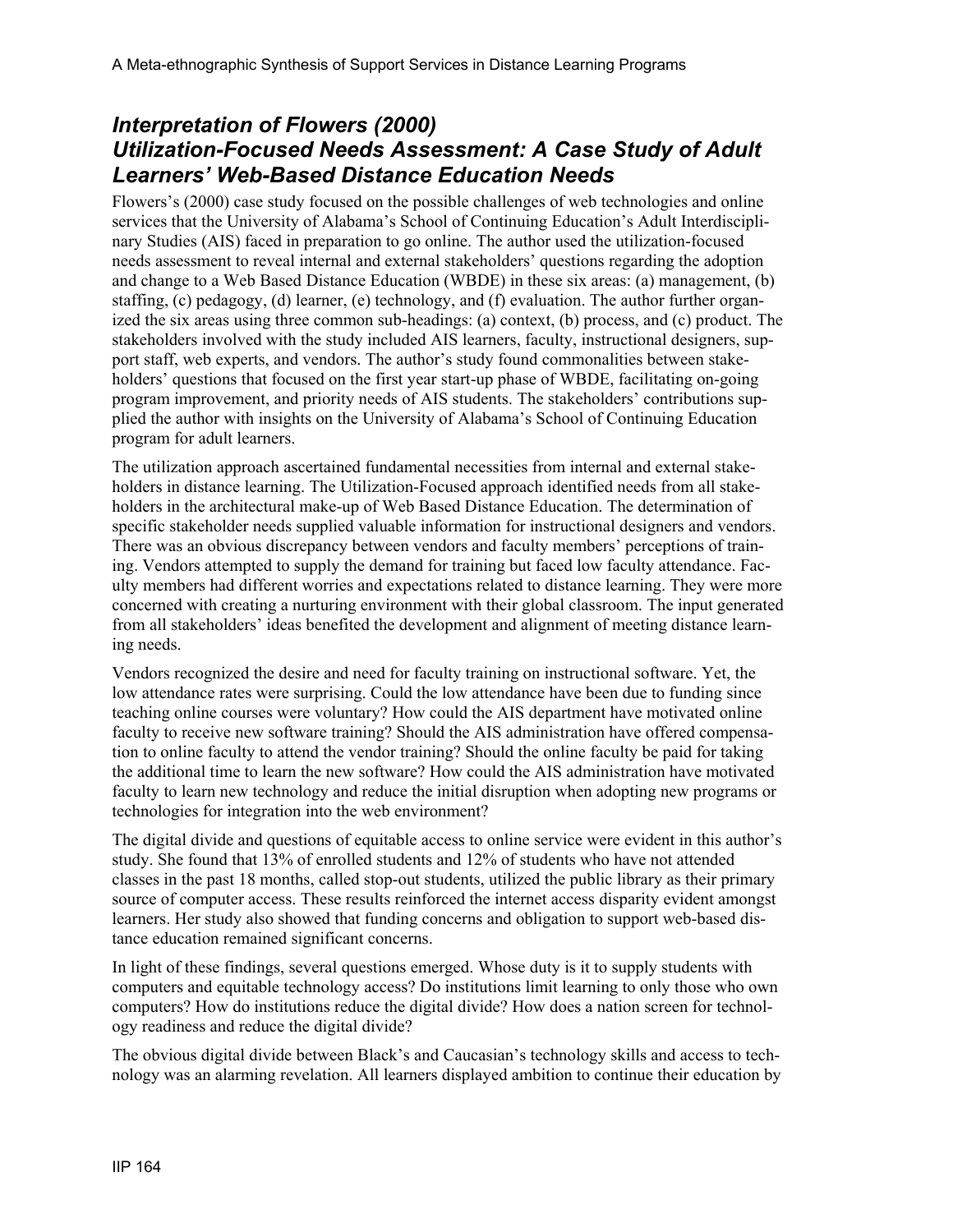pursuing AIS programs and found ways to meet the demands of web-based distance education. These motivated students' needs must be met. The identification of the range of learners' technology needs should keep attrition numbers low. Her establishment of possible reasons why females and blacks leave their academic programs should help AIS administrators establish proactive approaches to reducing attrition rates.

#### *Interpretation Nelson-Reed (2006) Distance Education and the Financial Aid Process: A College Student's Perspective*

Nelson-Reed's (2006) study focused on 16 distance learning students' perspectives of the financial aid process. These students were enrolled in three different institutions and received compensation for participating in the study. This author presented Title IV funds history and progression. The advancement of Title IV funds changing qualification rules facilitated the increase and ability for learners to pursue degrees in higher education. The participants from this case study engaged in three, one-hour focus group discussions. The discussions used open-ended questions to guide the discussions. The focus group discussions were held in Columbia, South Carolina and other locations.

The intentions of distance learning institutions to improve academic delivery and service delivery require feedback from learners. For example, the author suggested that financial student services were one critical area where student perceptions must be explored for program and policy improvement. The participants communicated their needs for improved financial aid services for online FAFSA guidance, submission reviews, and knowledgeable personnel. The results of the author's study also highlighted the overall need for personal interaction and communication for a successful distance education program.

How realistic are the distance learners' expectations to receive comparable financial aid service online? Are the traditional on-site financial aid services even replicable online? Should Title IV funds include the staffing costs for financial aid employees to function as live-chat representatives who are readily available 24/7 or after traditional working hours?

The complexity of financial opportunities and the financial aid process seemed like a major necessity. Should universities offer financial aid information courses or classes? Could financial aid classes focus on different areas of assistance like scholarship information class, scholarships for minorities, scholarships for specific expertise areas, etc.?

The online FAFSA submission data collected showed that distance education institutions who offered over 50% their courses online enabled more students to receive financial aid and attend their institutions. How do distance learning institutions ensure the quality of online course delivery in order to meet Title IV eligibility requirements?

#### *Interpretation of Ruth (2005) An Investigation into the Need for Co-Curricular Student Services for Distance Education Students*

Ruth (2005) assessed the types of co-curricular student services needed for distance learning students to determine ways in which these services may be implemented at Drexel University College of Nursing and Health Professions. Online questionnaires for students on the Center City Hahnemann Campus and interviews with faculty and administrators of the College of Nursing and Health Professions provided specific information on ways to improve Drexel University's support services.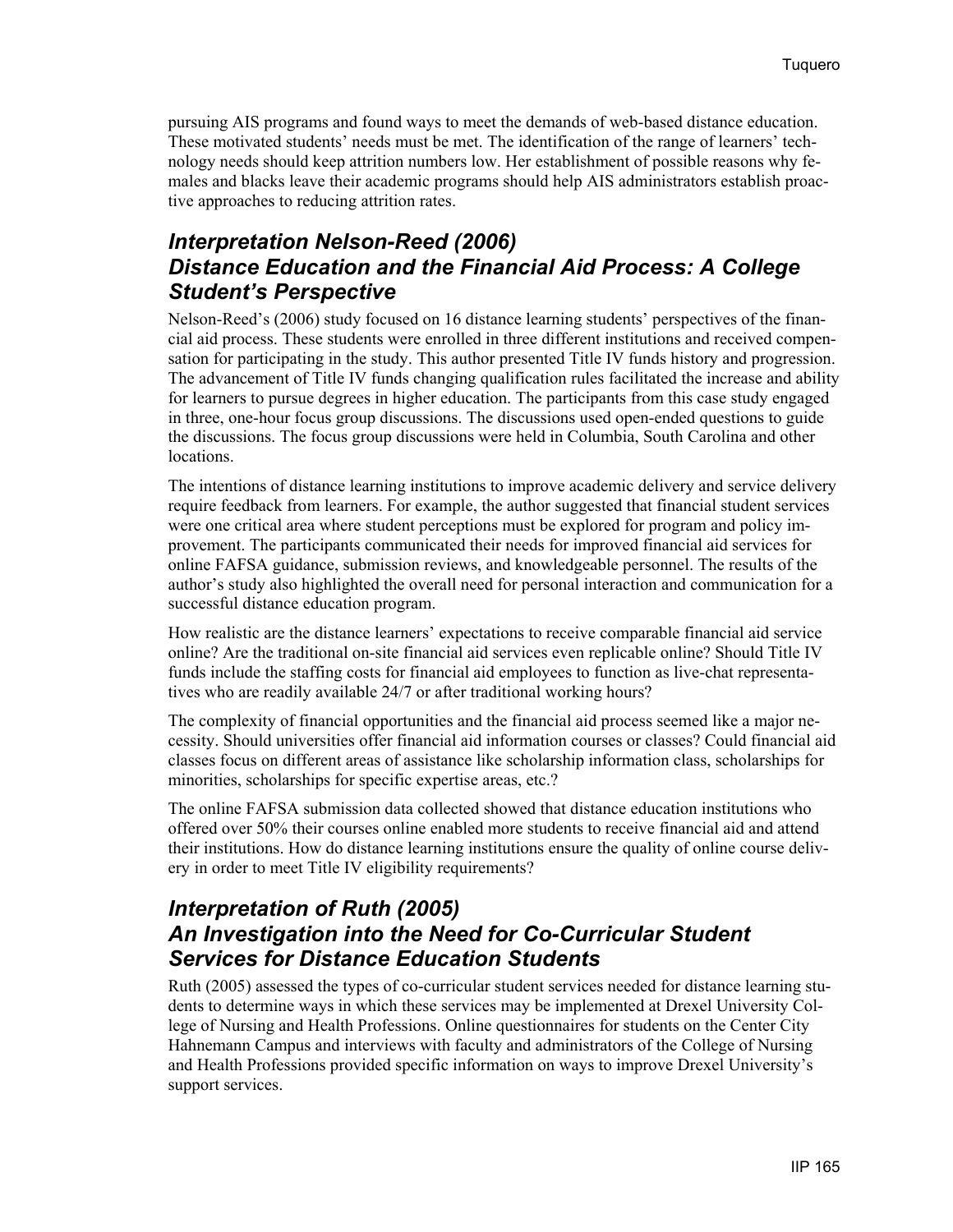The author reiterated the need for student affairs administrations to take on a customer service approach throughout the paper. He summarized that a customer service approach to student affairs would improve services for a growing virtual student population. The author suggested that the results "may be used as a part of the strategic planning process for developing, implementing, and refining the types of services offered to online students and to further develop the changing role of the student affairs professional" (Ruth, 2005, p. 94).

The adult learners who participated in the research revealed areas that Drexel University's College of Nursing and Health Professions could utilize when prioritizing services for distance learners. Administrators need to remain aware of the different distance learner groups when planning ways to make distance programs more appealing for prospective students. Distance learning administrations need to find ways to attract and retain learners. The author collected data on groupspecific needs that could draw the attention of prospective learners. He shared how African-American or gay students within the student population faced barriers in developing and transitioning into the distance learning environment. These prospective learners functioned as potential customers who sought services between distance learning institutions. Therefore, continuous efforts by distance learning institutions to improve identification of clientele needs increased their chances to expand enrollment. This stresses an important question: How do distance learning institutions find ways to meet the changing needs of the "evolving" distance learner populations?

#### *Interpretation of Ullyatt (2003) Satisfaction of Students and Administrators Toward Support Systems in Online Degree Programs: A Case Study*

Ullyatt (2003) investigated student and administrator satisfaction with the functions of enrollment services and the current model's effectiveness as a service system to online graduate students at SetonWorldWide online campus for Seton Hall University. Her case study used online surveys administered to SetonWorldWide online students enrolled in the Masters of Education program, Master of Science in Nursing program, and SetonWorldWide and Enrollment Services administrators at Seton Hall University from June and July 2002.

This author's study revealed disparity between what distance education learners and administrators found important. Learners wanted registration representatives available after traditional working hours instead of being on hold or reaching full voicemail boxes. They wanted direct contacts for enrollment services. In contrast, the enrollment services administrators and Seton-WorldWide's administrators held different views of areas that needed attention and improvement. Unlike the learners consumed with financial and billing, administrators were more concerned with admissions and registration topics. They recommended that a centralized data entry process for applications would improve the accuracy and completeness of student accounts. Administrators also felt additional staff that functioned at an intermediary level within the admissions division would reduce the tasks currently duplicated by personnel. The author suggested that defined roles of intermediary personnel assisting learners in meeting deadlines and completing formal matriculation forms would improve learners' perceptions of services.

The disparity between learners and administrative participants' views supplied SetonWorldWide with useful information on ways to improve registration, billing, financial aid, and admissions procedures. Regardless of the disparity in responses, the data accumulated from research participants presented useful details for administrations to consider.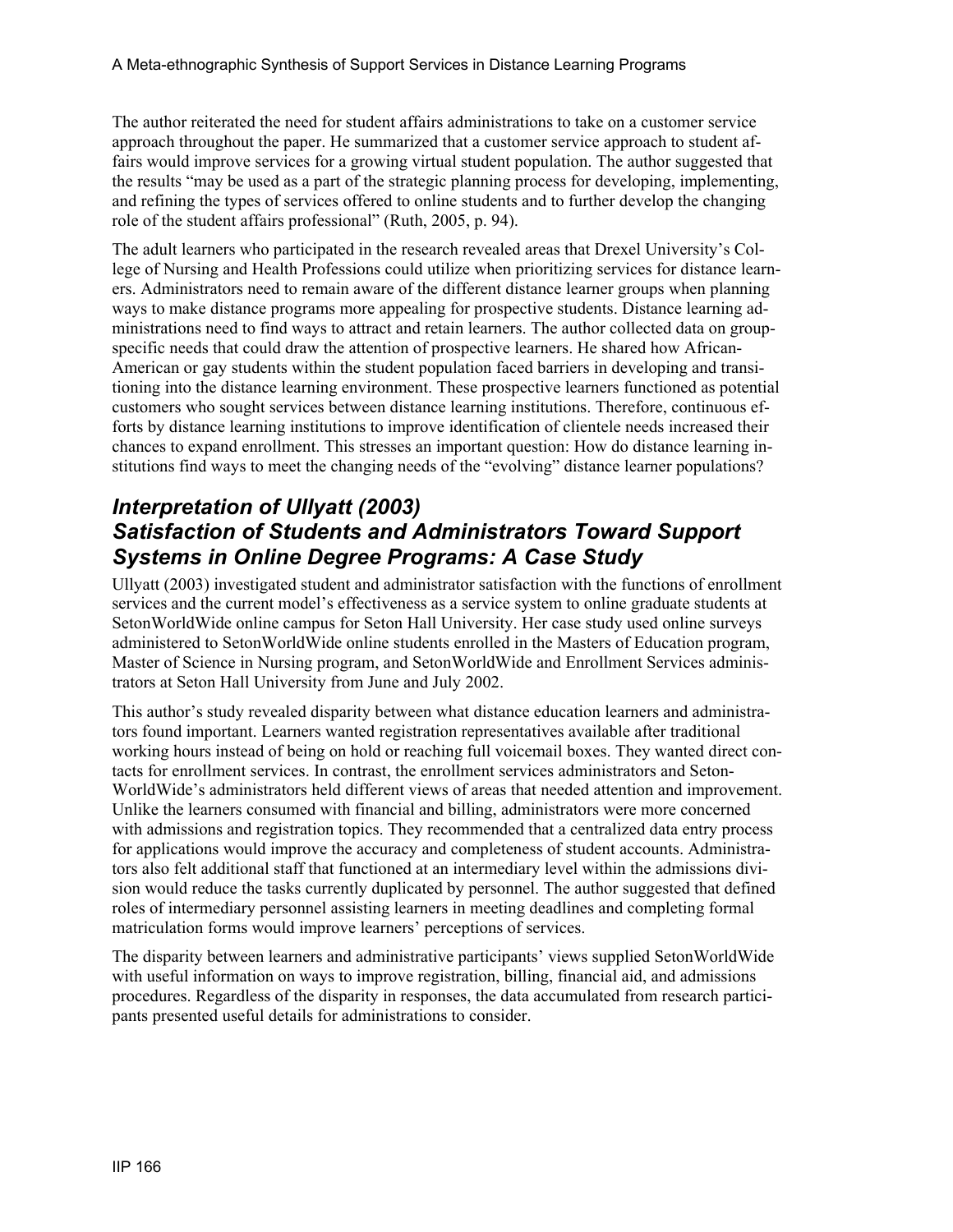#### *Interpretation of Zieger (2005) The Relationship Between Student Orientation Programs that Support Community Building and Retention of Distance Learners*

Zieger (2005) investigated how the Crossroads orientation program assisted in overcoming attrition rates in Sewanois University's Graduate School of Education. The participants were learners enrolled in the Doctor of Education (EdD) Educational Technology program. She analyzed two consecutive years of these learners' views of the Crossroads orientation program. As a result, she was able to share insight on the orientation programs' relevance of the instructional goals as well as participants' learning experiences and the relationship with learner retention. This mandatory program allowed learners to meet in real time to establish rapport with each other and their respective group leaders.

The examination of Sewanios University's Crossroads orientation program revealed significant correlations between establishing learner relationships and learner success. The Crossroad's orientation program included the use of the backward design to develop goals and activities. The backward design assisted the Crossroad's development team in creating structured goals that assisted learners in acclimating to their distance learning doctoral program expectations. The rapport established between learners and program coordinators or counselors appeared to provide strong foundations for meaningful relationships. These relationships enabled learners to bond and assist each other through their programs. Community building and relationships were integral in the backward design goals for the orientation program. The author noticed the implication and importance to meet the specific needs of online learners using the backward design for Sewanois University's Crossroad orientation program.

# **Discussion of Main Findings**

This section described the synthesis and overarching themes between the five case studies and connection to the research questions as noted in Table 1.

| <b>Framework Elements</b>       | <b>Flowers</b> | Nelson-<br><b>Reed</b> | <b>Ruth</b>  | <b>Ullyatt</b> | <b>Zieger</b> | <b>Total</b>   |
|---------------------------------|----------------|------------------------|--------------|----------------|---------------|----------------|
| <b>Web-Based Design</b>         |                |                        |              |                |               |                |
| Designing Frameworks            | 3              | $\overline{2}$         |              | 4              | 3             | 13             |
| Learner Orientation             |                |                        |              |                | 3             | 11             |
| <b>Theories</b>                 | h              |                        | 4            |                |               | 13             |
| <b>Technical Access</b>         | 3              |                        | 3            | $\mathcal{D}$  | 2             | 11             |
| Types of Distance Education     |                | 0                      |              | 5              | 0             | 5              |
| <b>Student Support Services</b> |                |                        |              |                |               |                |
| <b>Library Services</b>         |                | $\Omega$               |              | 0              | 0             |                |
| <b>Technical Support</b>        |                |                        | $\mathbf{3}$ |                |               | 5              |
| Academic Advisement             |                | 0                      |              |                |               | $\mathfrak{D}$ |
| Registration                    |                | $\theta$               |              |                | 0             |                |
| <b>Billing</b>                  |                | 0                      |              |                | 0             |                |
| Financial Aid                   | າ              | 4                      |              |                | 0             |                |
| <b>Admissions Procedures</b>    |                | $\Omega$               |              |                | 0             |                |

#### **Table 1. Case study themes and elements by author**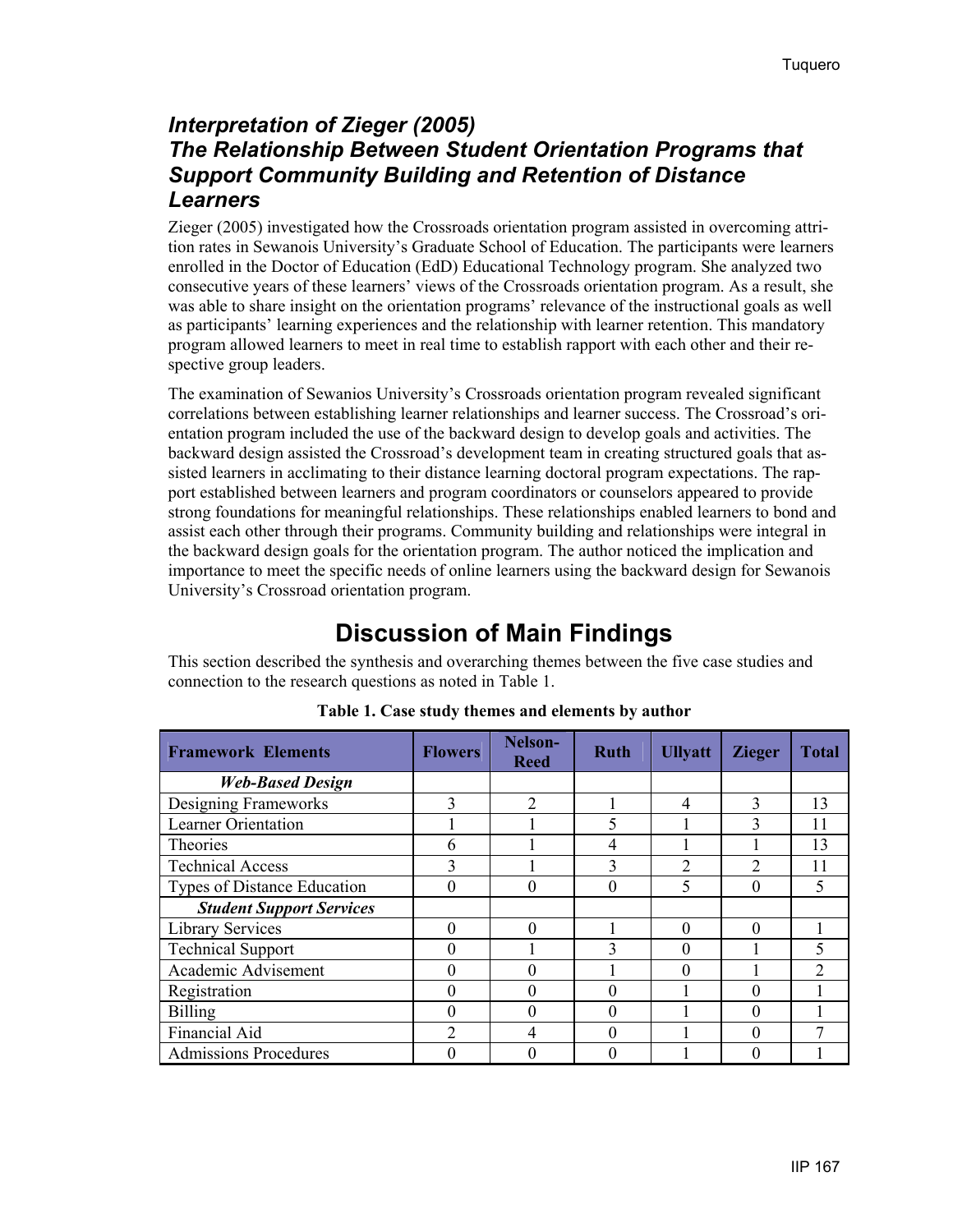A Meta-ethnographic Synthesis of Support Services in Distance Learning Programs

| <b>Framework Elements</b>      | <b>Flowers</b> | Nelson-<br><b>Reed</b> | <b>Ruth</b> | <b>Ullyatt</b> | <b>Zieger</b>  | <b>Total</b>   |
|--------------------------------|----------------|------------------------|-------------|----------------|----------------|----------------|
| <b>Stakeholder Perceptions</b> |                |                        |             |                |                |                |
| <b>Adult Learners</b>          | 4              | 3                      |             | 3              | $\overline{2}$ | 12             |
| Faculty                        | $\mathbf{3}$   | 0                      |             |                | ∍              |                |
| <b>Support Staff</b>           |                | 0                      |             |                |                | $\mathfrak{D}$ |
| Administrators                 |                | $\overline{2}$         | ↑           |                |                | 10             |
| Ethnic Groups                  |                |                        |             |                |                |                |
| <b>Instructional Designers</b> | 3              |                        |             |                |                |                |
| Vendors                        | ↑              | $\left( \right)$       |             |                |                | າ              |
| <b>Learner Attrition</b>       |                |                        |             |                |                |                |
| Reducing                       |                |                        | ↑           |                |                |                |

#### *What did the Research Findings Indicate in Regard to how Institutions Responded to Their Support Services for Adult Learners in Distance Learning Programs?*

The research findings revealed that the institutions involved in the five case studies for this metaethnography responded to support services with stakeholder input, compensation for participation to gather learner perspectives on the financial aid process, orientation materials, specific personnel for online programs, and orientation programs. Flowers's (2000) work at the University of Alabama's School of Continuing Education Adult Interdisciplinary Studies sought input from stakeholders for overall web based instruction. Nelson-Reed (2006) offered compensation to participants for their perspectives on the financial aid process. Ruth's (2005) work at Drexel University's College of Nursing and Health Professions offered orientation material as a download or a CD-ROM and a Blackboard Tutorial. Drexel University also supplied their adult learners with Microsoft's Office software, Microsoft Word, Excel, Access, Outlook, and Power Point. Whereas, Ullyatt's (2003) study focused on specific personnel that supported graduate learners. Zieger (2005) investigated the Crossroads orientation program at Sewanois University's Graduate School of Education. The stakeholder input, financial aid process perspectives, orientation material, face to face orientation goals, and personnel support were strategies that responded to distance learners' support service needs.

#### *What Processes did Schools Follow to Determine What the Support Needs Were for Online Adult Learners?*

Each researcher presented approaches and processes in identifying specific support needs for learners in Tables 2 and 3. These methods enabled respective researchers to gather specific information on needs and perceptions in relation to distance learning and the needs of learners in online support services.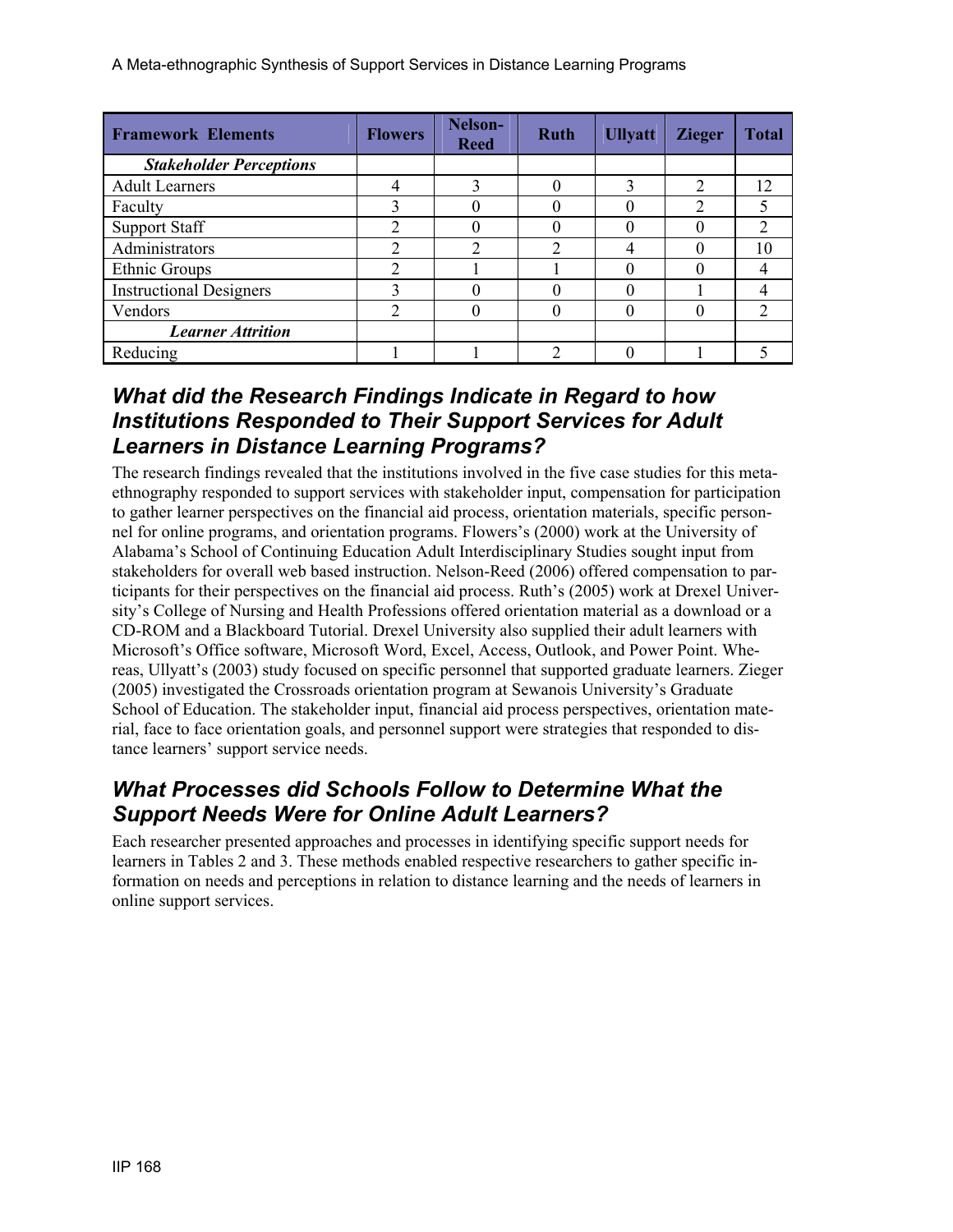| <b>Procedure/Process</b>      | <b>Flowers</b> | Nelson-<br><b>Reed</b> | <b>Ruth</b> | <b>Ullyatt</b> | <b>Zieger</b> |
|-------------------------------|----------------|------------------------|-------------|----------------|---------------|
| Email interviews              |                |                        |             |                |               |
| Face-to-face interviews       |                |                        |             |                |               |
| Telephone interviews          |                |                        |             |                |               |
| Focus groups                  |                |                        |             |                |               |
| Questionnaire                 |                |                        |             |                |               |
| Secondary data analyses       |                |                        |             |                |               |
| Quantitative statistical data |                |                        |             |                |               |
| Survey                        |                |                        |             |                |               |
| Scale                         |                |                        |             |                |               |

|  |  |  | Table 3. Processes schools followed in determining distance learners support needs |  |
|--|--|--|------------------------------------------------------------------------------------|--|
|  |  |  |                                                                                    |  |

| <b>Author</b>          | <b>School/s</b>                                                                                                  | <b>Processes</b>                                                                                                                                                                                                                                                                                                                                                                                                                                                                                                                                                                                                            |
|------------------------|------------------------------------------------------------------------------------------------------------------|-----------------------------------------------------------------------------------------------------------------------------------------------------------------------------------------------------------------------------------------------------------------------------------------------------------------------------------------------------------------------------------------------------------------------------------------------------------------------------------------------------------------------------------------------------------------------------------------------------------------------------|
| <b>Flowers</b>         | University of Alabama's<br>School of Continuing<br><b>Education's Adult Inter-</b><br>disciplinary Studies (AIS) | Flowers used the utilization-focused needs assessment to<br>gather input from stakeholders for recommendations to<br>begin web based instruction. Stakeholders consisted of AIS<br>learners, faculty, instructional designers, support staff, web<br>experts, and vendors. Stakeholders provided input regard-<br>ing adoption and change to Web Based Distance Education<br>in six areas: (a) management; (b) staffing; (c) pedagogy;<br>(d) learner; (e) technology; and (f) evaluation. Flowers<br>(2000) further organized the six areas using three common<br>sub-headings: (a) context; (b) process; and (c) product. |
| Nelson-<br><b>Reed</b> | Three higher learning<br>institutions in the United<br>States eligible to offer<br>Title IV financial aid.       | Nelson-Reed created a questionnaire for focus group dis-<br>cussions to find relationships between financial aid and<br>learner retention or attrition. Participants were recruited<br>through flyers and announcements. Participants received<br>compensation for their contributions. Each focus group<br>answered open-ended questions in one-hour interviews at<br>neutral locations.                                                                                                                                                                                                                                   |
| <b>Ruth</b>            | Drexel University's Col-<br>lege of Nursing and<br><b>Health Professions</b>                                     | Ruth used an online questionnaire, existing student infor-<br>mation, and interviews with faculty and administration to<br>determine what types of co-curricular student services<br>needed attention to improve student affairs support ser-<br>vices.                                                                                                                                                                                                                                                                                                                                                                     |
| <b>Ullyatt</b>         | Seton Hall University's<br>SetonWorldWide (SWW)<br>online campus                                                 | Ullyatt used online surveys and focus groups to gather in-<br>formation on learners' satisfaction of enrollment service<br>effectiveness from SWW's Masters of Education Admini-<br>stration and Supervision, Master of Counseling, Master of<br>Arts in Strategic Communication and Leadership, Master<br>of Healthcare Administration, Master of Science in Nurs-<br>ing program, and SWW and Enrollment Services Adminis-<br>trators.                                                                                                                                                                                    |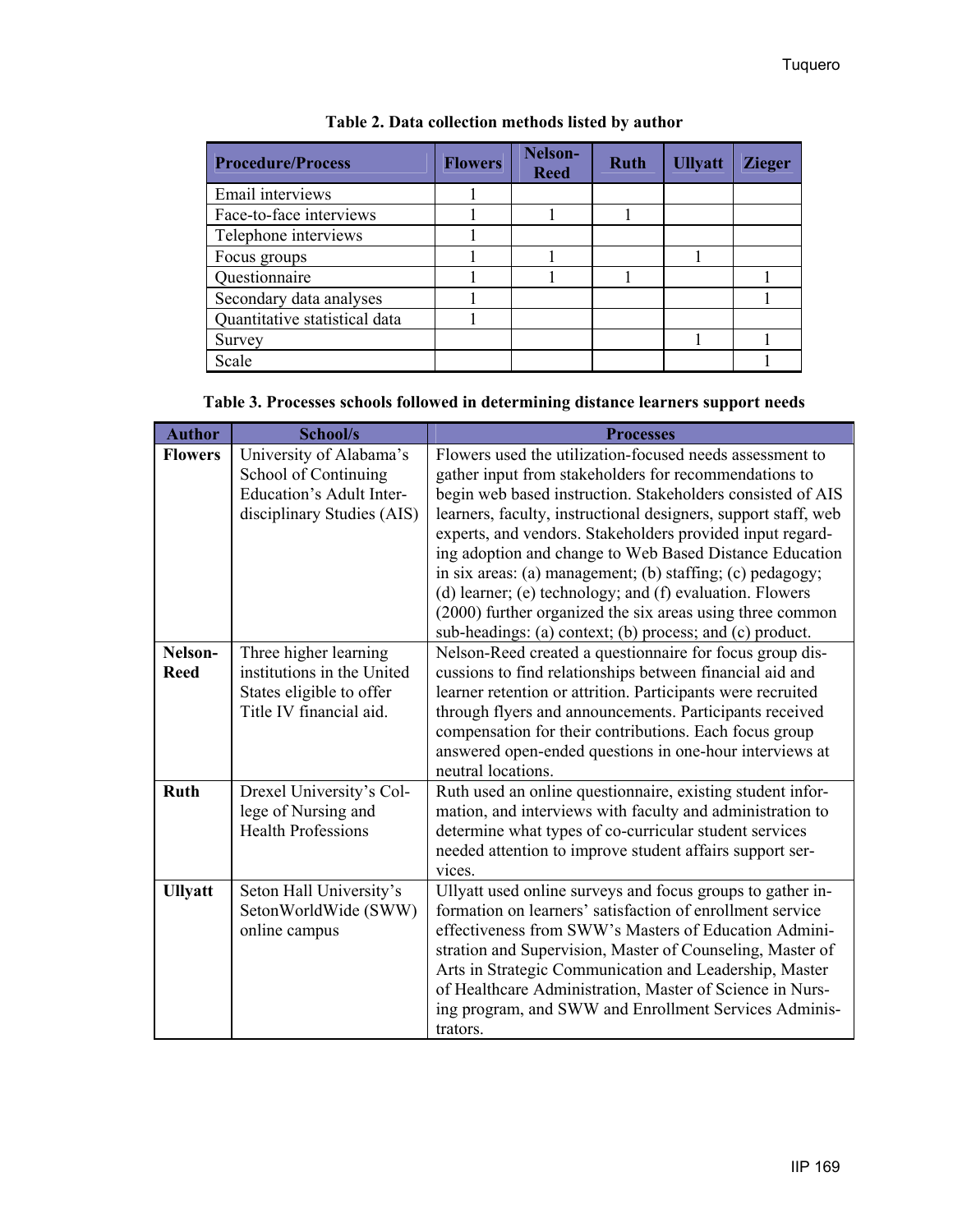| <b>Author</b> | School/s                 | <b>Processes</b>                                           |
|---------------|--------------------------|------------------------------------------------------------|
| <b>Zieger</b> | Sewanois University's    | Zieger collected data using Rovai's Classroom Community    |
|               | Graduate School of Edu-  | Scale to measure students' sense of community in the Edu-  |
|               | cation Crossroads orien- | cational Technology program, surveys for statistical demo- |
|               | tation program           | graphics, questionnaires, university schedules, and post-  |
|               |                          | orientation survey data to find any correlation with the   |
|               |                          | Crossroads orientation program and attrition rates.        |

#### *What Concepts or Themes Emerge from the Dissertation Studies that can Guide the Future of Selecting a Good Model for Online Support Services for Adult Learners in Distance Learning Programs?*

The translation and syntheses of these case studies resulted in four general themes with associated core elements and details as seen in Table 4. The collection of themes and elements emphasized areas that could provide guidance when distance learning institutions need to make decisions. The syntheses showed that collaborative efforts in the decision making process generated productive outcomes. The collaborative efforts also identified areas that need attention.

| <b>Themes/Elements</b>     | <b>Details</b>                                                                                                                                                                                                                                                                                                                                                                                                                                                                                                                                                                                                                                                                                                                                                                                                                                                                                         |
|----------------------------|--------------------------------------------------------------------------------------------------------------------------------------------------------------------------------------------------------------------------------------------------------------------------------------------------------------------------------------------------------------------------------------------------------------------------------------------------------------------------------------------------------------------------------------------------------------------------------------------------------------------------------------------------------------------------------------------------------------------------------------------------------------------------------------------------------------------------------------------------------------------------------------------------------|
| Web-based design           |                                                                                                                                                                                                                                                                                                                                                                                                                                                                                                                                                                                                                                                                                                                                                                                                                                                                                                        |
| Designing Frameworks       | Utilization-Focused needs assessment approach begins the design and<br>helps implement an improvement-focused formative evaluation plan,<br>Stufflebeam's Context, Input, Process, and Product (CIPP) model of<br>evaluation, Rovai's Classroom Community Scale, Levitz's Student<br>Satisfaction Inventory, Brotherson's (1994) six point components for<br>using interactive focus groups, Malcolm Baldrige Criteria to Evaluate<br>Service quality of administrators of higher education, Kanji and Tam-<br>bi's Business Excellence Model (as cited in Tambi, Ghazali, & Ya-<br>hya 2008), Chickering and Gamson's Principles of Good Practice,<br>Distance Learning Principles, National Education Association and<br>Benchmarks for Success in Internet-Based Distance Education, Archi-<br>tectural infrastructure with feedback on learner effectiveness, Deter-<br>minants of Service Quality |
| <b>Learner Orientation</b> | Cohorts, Orientation programs, backward design and program goals,<br>determining learner readiness, word processing software and tutorials,<br>establishing learner community connections, female perceptions on<br>interaction, male perspectives on interaction, ethnic-specific discover-<br>ies, learners sexual orientation concerns                                                                                                                                                                                                                                                                                                                                                                                                                                                                                                                                                              |
| <b>Technology Access</b>   | New technology, determining learners' internet accessibility                                                                                                                                                                                                                                                                                                                                                                                                                                                                                                                                                                                                                                                                                                                                                                                                                                           |
| Theories                   | Constructivist theory, Grounded theory, Charles Wedemeyer's Theory<br>of Independent Study, Michael Moore's Theory of Independent Study<br>or Theory of Transactional Distance, Otto Peters' Theory of Industri-<br>alization of Teaching or Mass Education and Supplemental Teaching<br>Aids, Borje Holmberg's Theory of Interaction and Communication or<br>Separation of Teacher and Learner, Keegan's Theoretical Framework<br>for Distance Education, Student Development Theory                                                                                                                                                                                                                                                                                                                                                                                                                  |

|  |  | Table 4. Four general themes with associated elements and details |  |  |
|--|--|-------------------------------------------------------------------|--|--|
|  |  |                                                                   |  |  |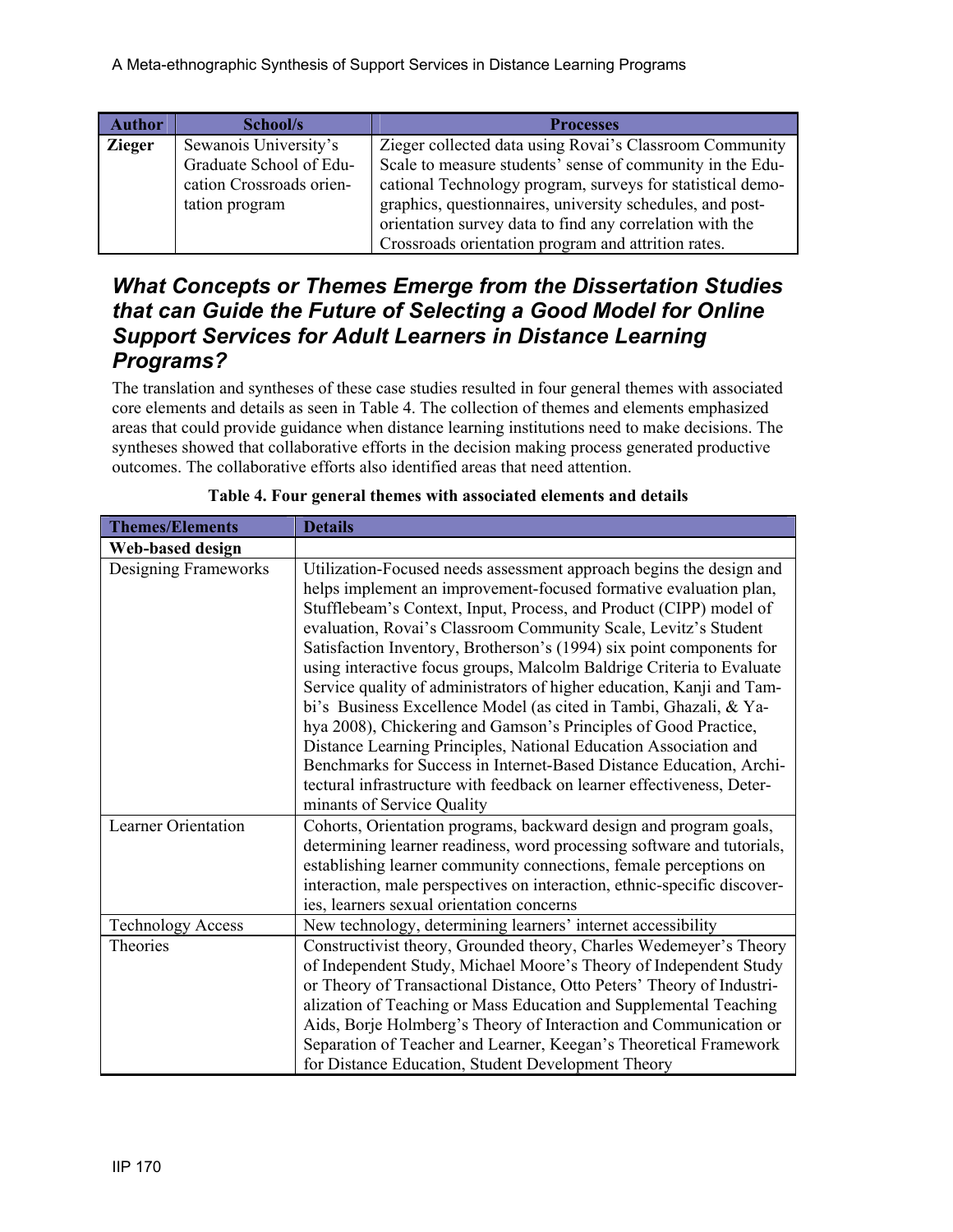| <b>Themes/Elements</b>         | <b>Details</b>                                                             |
|--------------------------------|----------------------------------------------------------------------------|
| <b>Types of Distance</b>       | Single-mode organizations, Dual-mode, Specialized service organiza-        |
| Education                      | tions, Networks or networking bodies, Training and Continuing Edu-         |
|                                | cation or Professional Development Center model                            |
| <b>Student support</b>         |                                                                            |
| services                       |                                                                            |
| <b>Library Services</b>        | navigation skill                                                           |
| <b>Technical Support</b>       | 24/7 availability                                                          |
| Academic Advisement            | improving connections                                                      |
| Registration                   | Automation, timelines                                                      |
| Billing                        | Automation, timelines                                                      |
| <b>Financial Aid</b>           | Customer service, policy and practice, demographics, Free application      |
|                                | for federal student aid, types of financial aid                            |
| <b>Admissions Procedures</b>   | Steps, form requirements, timelines                                        |
| <b>Stakeholder perceptions</b> |                                                                            |
| <b>Adult Learners</b>          | 24/7 assistance, faculty interaction, human approach, sense of com-        |
|                                | munity, personalizing services                                             |
| Faculty                        | Desire for learner contact beyond course room, automation of ser-          |
|                                | vices, fear of losing promotions, intellectual property                    |
| <b>Support Staff</b>           | Customer service approach, desire for automation of services, col-         |
|                                | laboration with faculty and administration, desired more training to       |
|                                | meet learners' needs                                                       |
| Administrators                 | Managing web-based education, appropriate assessments, dealing             |
|                                | with assessment results                                                    |
| Ethnic Groups                  | Reducing the digital divide of technology skills and access to technol-    |
|                                | ogy                                                                        |
| <b>Instructional Designers</b> | Alignment of faculty desires and institutions' learning expectations,      |
|                                | willingness to facilitate change while recognizing adult learner char-     |
|                                | acteristics                                                                |
| Vendors                        | Alignment of software with institutions' needs, low faculty training       |
|                                | attendance                                                                 |
| <b>Learner Attrition</b>       |                                                                            |
| Reducing                       | College affordability, identify gender and ethnicity relation to attrition |
|                                | numbers, learner preparedness through training and improvement of          |
|                                | skills                                                                     |

# **Conclusions and Findings**

The consistent progression in the technology field and potential of globally educating adult learners through web-based instruction expanded the marketability of higher education. In order to participate in this trend, administrations must be equipped with expertise in different fields. Distance learning experts, software vendors, faculty, learners, support staff, and administrators worked collaboratively with researchers to generate data that supported the developments or improvements of support structures essential to surviving in the distance learning market. The data presented in this study came from recent case study dissertations on case studies that focused only on support services. The information from these case studies contributed valuable data needed to synthesize qualitative data.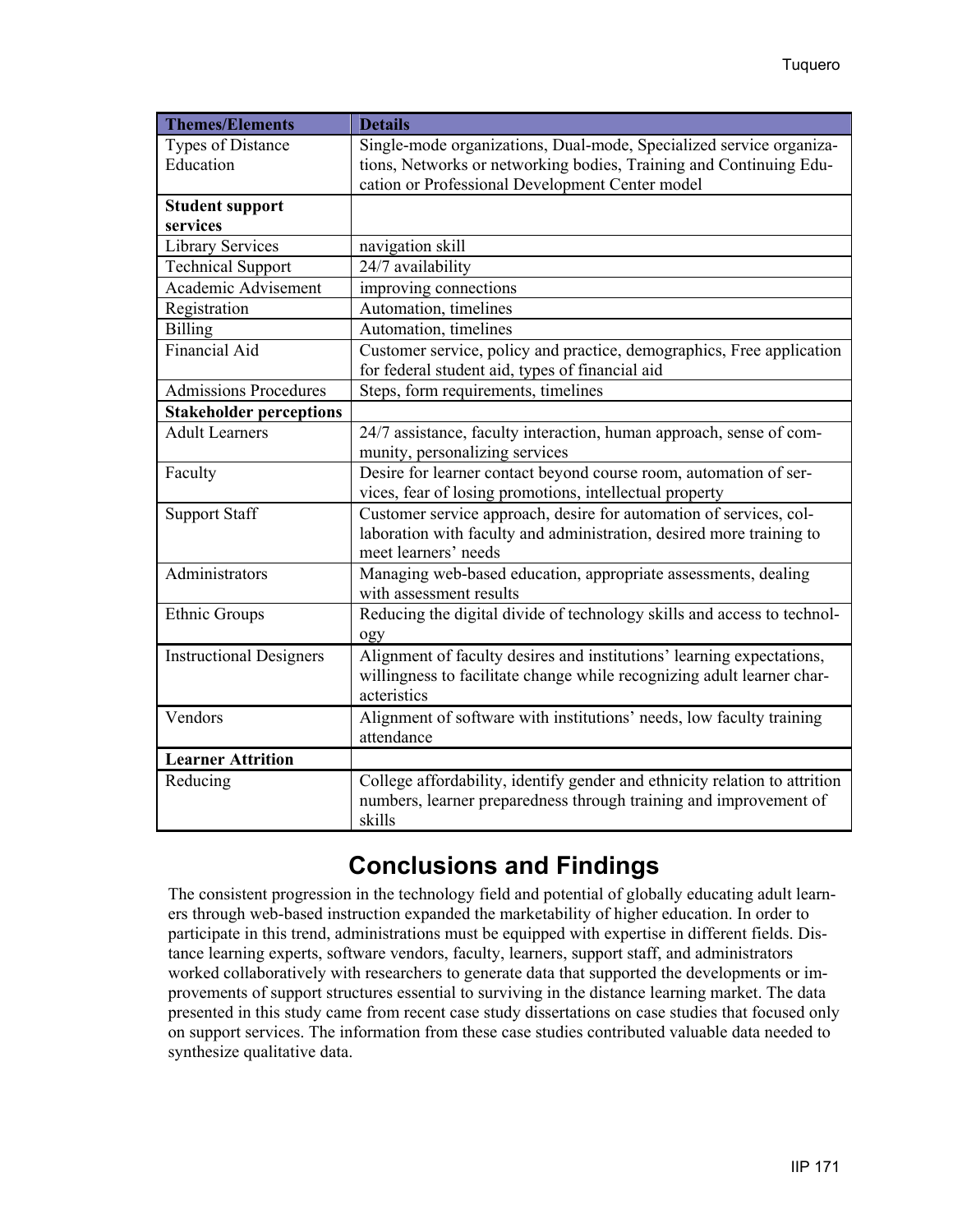The combination of Noblit and Hare's (1988) meta-ethnographic approach with Seidel's (2008) Ethnograph version 6 software helped in completing the synthesis process. The reading, coding, interpretation of each case study, and synthesis between the dissertations promoted the identification of common themes associated with distance learning support services for adult learners. The synthesis of the data on adult learners needs in distance learning revealed four general themes: (a) web-based design, (b) student support services, (c) stakeholder perceptions, and (d) learner attrition. This particular audience of adult learners represented the student population seeking graduate degrees in a range of fields. They were at least 25 years old with adult responsibilities such as: full-time work careers, family needs, and distantly located (Flowers, 2000; Nelson-Reed, 2006; Ruth, 2005; Ullyatt, 2003; Zieger, 2005). Since adult learners had specific characteristics, the perspectives from the five case studies were credible resources because of their actual school experiences with distance learning support service areas.

The growing adult learner population and the range of emerging technologies affected the approaches to distance learning and web based education designs. As technologies developed, learners' range of media preferences also expanded (Sims, 2008). New and effective technology tools supplied levels of interaction for learners' media preferences. The use of funds provided opportunities for professional growth, updated support services, improved support service personnel skills, and identified assessments for determining learners' needs. Maintaining professional development built receptiveness to revisit current practices within the student support architectural framework. Restructuring distance learning support services required understanding the components involved with web-based learning designs.

The multiple perspectives presented in this study revealed common concerns regarding components of web-based distance education designs. Although the information shared here only represented a small portion of research on adult learners and distance education, the material can be applied to future work related to the evolution and improvement of support services. The information can also be utilized by distance learning communities to meet their specific institutions' purposes. Regardless of the level that distance learning institutions functioned in the scope of implementing distance learning support services, appropriate assessments gathered essential data to make decisions for improvement.

### *Finding 1. Web-based Education Theory and Design*

Theoretical foundations should be considered when designing web-based education to meet the advancements in technology that also complement adult learners' needs. Kapp's and Knowles' work described the five distinctive qualities in adult learning theory, known as andragogy, which has promoted self-directed learning strategies in higher education (Merriam, 2008; Zemke, 2002). The need for acknowledging and addressing the unique andragogical traits of self-directed adult learners while combining learner-centered constructivist principles in distance learning environments supported theoretical foundations (Tuquero, 2010). Each case study selected for this metaethnographic study supported the basic andragogical and constructivist principles of implementing learner-directed approaches. These theory-based approaches in distance learning go beyond understanding adult learners' perceptions and expectations.

Organizations interested in developing or improving distance education should consider the five elements associated with web-based design that emerged from the synthesis: (a) assessments for designing, (b) learner orientation, (c) theories, (d) technology access, and (e) types of distance education. Ullyatt (2003) and Tuquero (2010) noted the five types of distance education which serve different purposes for learning communities' needs. Upon identifying the type of educational service that will be provided, organizations could design distance learning program goals based on appropriate theoretical foundations that meet online accrediting authorities' standards.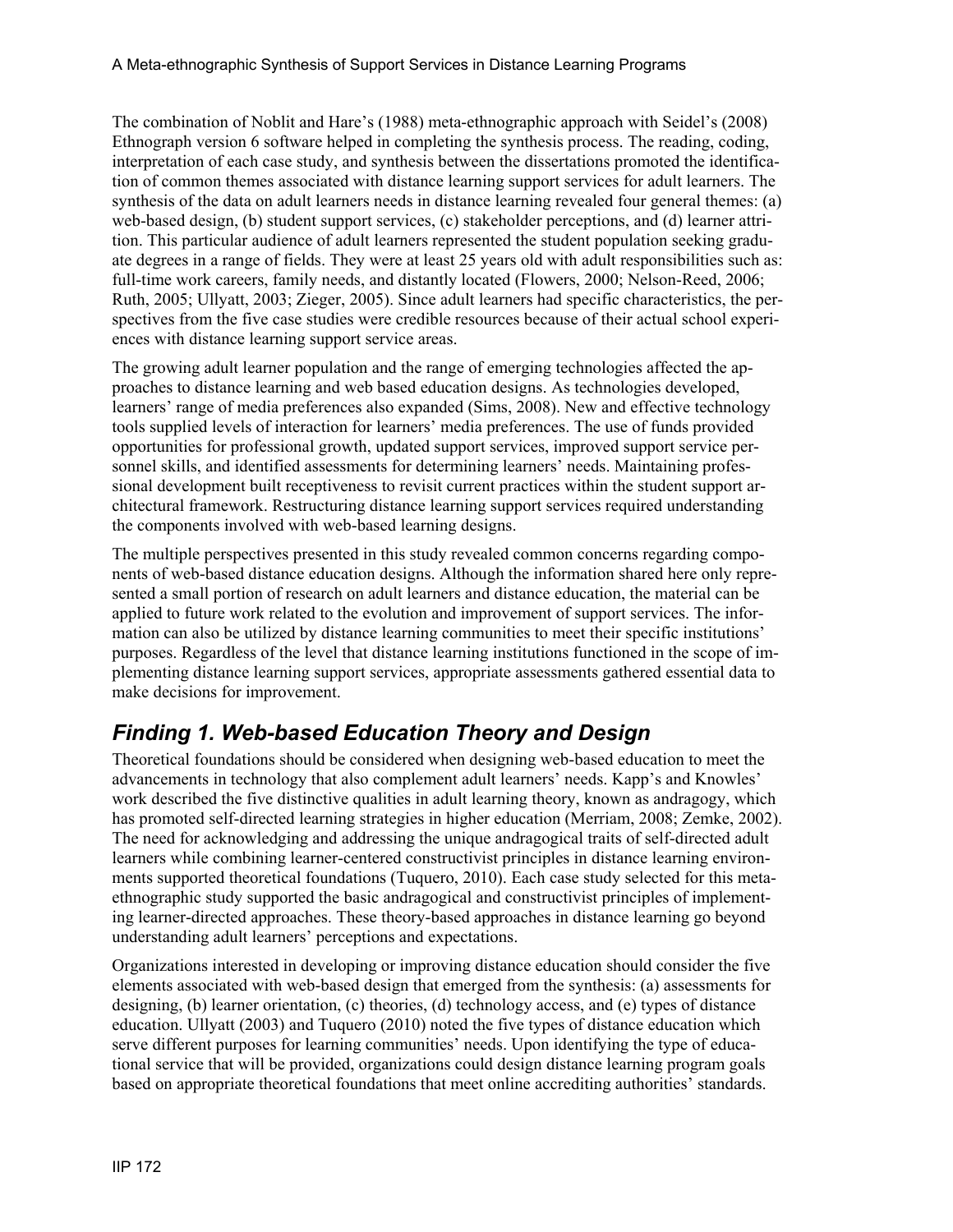The goals and steps to complete programs should be presented to learners in some form of learner orientation. The relationships that begin during orientations between distance learning organization members and learners establish strong community foundations. These strong connections between distance learning members who maintain correspondence with learners provide essential support that learners need to complete programs which can reduce attrition rates in distance education programs.

#### *Finding 2. Stakeholder Input and Perceptions*

The importance of diagnosing stakeholder needs required direct input from all participants involved in web-based education. The importance of acknowledging stakeholders' needs has enhanced the progression of support services in adult education. The participants' views reviewed in these different support service areas upheld how support services continued to develop in distance learning.

Other perceptions came from stakeholders at the administrative level, faculty level, or support level. Stakeholders' input for the improvement of web-based instruction identified distinct focus areas for training. Administrators wanted to remain marketable and sought ways to increase possibilities to improve the potential to recruit and retain distance learners. Vendors supported administrators and valued input from stakeholders to create desirable software products that would be user-friendly. Vendors also wanted to provide faculty training on the software. Faculty wanted more training and meaningful connection opportunities with distance learners. Support staff also wanted to improve their skills to service faculty and learners better.

Each school determined support service needs for adult learners in different disciplines through a variety of methods. Questionnaires were the most popular method of gathering information used by four out of the five schools involved in this study. Three schools incorporated face-to-face and focus groups. Two schools used secondary data analyses with surveys. Whereas, one school used email interviews; one school used telephone interviews; one school used scales; and one school used quantitative statistical data. Flowers (2000) used the utilization-focused needs assessment to gather stakeholder input. Nelson-Reed (2006) created a questionnaire for focus groups. Ruth (2005) used an online questionnaire, student information, and interviews. Ullyatt (2003) used online surveys and focus groups. Zeiger (2005) integrated the Rovai's Classroom Community Scale, surveys, questionnaires, and secondary data. Multiple readings of the dissertations using Noblit and Hare's (1988) meta-ethnographic approach as a guide and Seidel's (2008) Ethnograph version 6 software resulted in four general themes and elements that can guide the development of distance learning support services. They were: (a) web-based design, (b) student support services, (c) stakeholder perceptions, and (d) learner attrition.

Stakeholders' input supplied crucial information for the identification of areas that need attention to improve web-based design. The stakeholders' perspectives came from administrators, learners, faculty, instructional designers, support staff, web experts, and vendors. The stakeholders' participation in the individual studies for this synthesis supplied in-depth data that should improve individual institutions' distance learning programs and expand on the overall views of support services as well. The authors from this synthesis shared strategies used to gather data from stakeholders listed in earlier in Table 2. Tuquero (2010) also listed Flowers' suggestions to maximize researchers' time spent gathering data and ways to improve interviews and questionnaires. Organizations can make adjustments to these suggestions when seeking input from stakeholders to improve or start distance learning programs.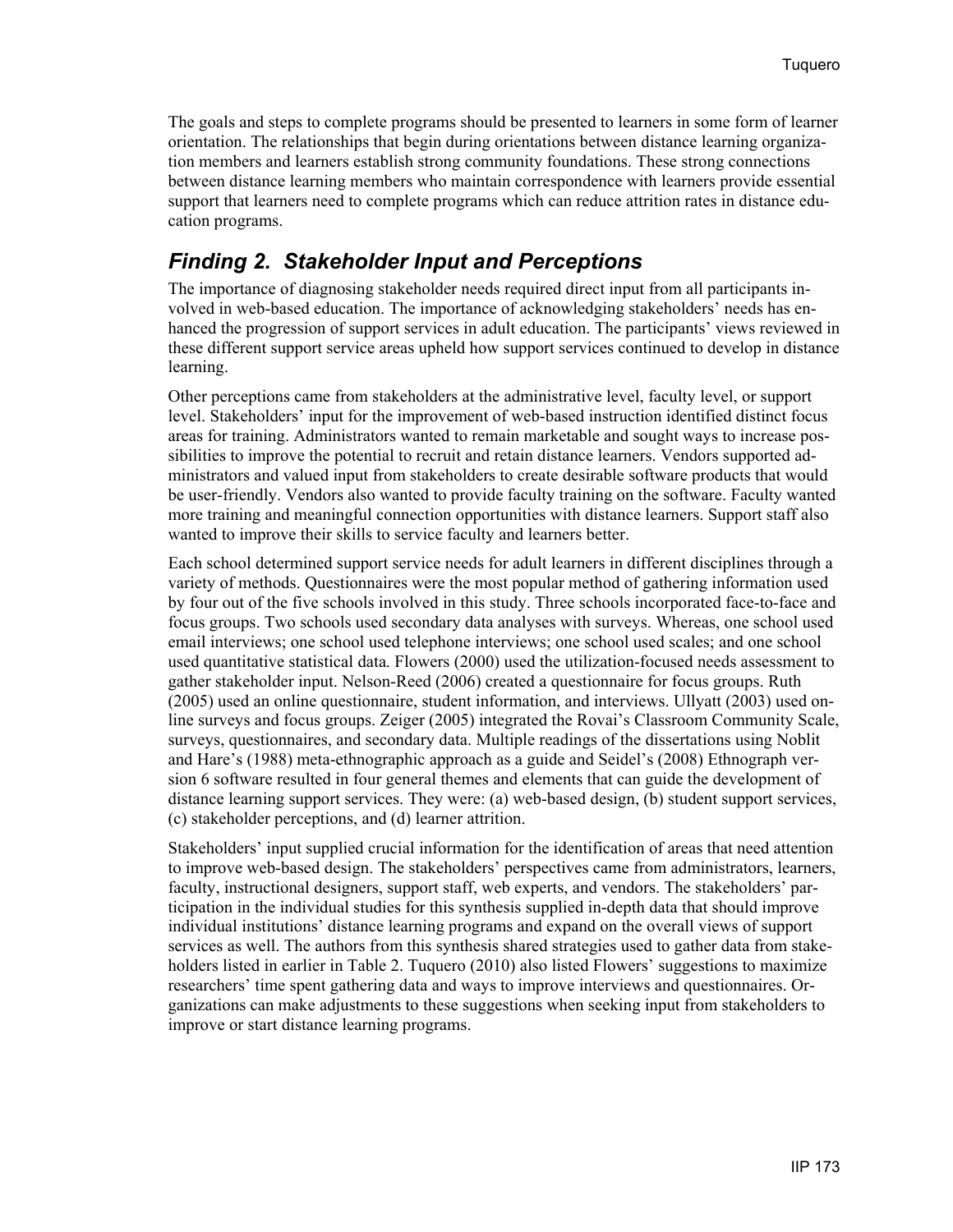### *Finding 3. Support Services*

Student support services encompassed different areas of focus throughout this study. Wellplanned orientation programming was evident with Zieger's (2005) study of Sewanios University's Crossroads orientation program design; this program's content assisted in generating specific goals and supporting activities to expose learners to the rigors of distance learning. Software programs and tutorials supported students' competency navigating through web-based sites and increased technological proficiency necessary for success in online programs. The requirement of face to face orientations at respective institutions established early relationships with fellow learners and faculty and exposed learners to program expectations. Ullyatt's (2003) work revealed Seton Hall University's attempt to equip distance learners with direct support from administrators. These administrators specifically catered to admission, registration, billing, and financial aid issues. Automation of services would speed the process of student account information, increase accuracy, and reduce redundancy between personnel.

Flowers (2000) focused on identifying needs to begin web-based instruction. Nelson-Reed (2006) sought financial aid information. Ruth (2005) ranked co-curricular student services into categories of importance. Ullyatt's (2003) study demonstrated collaborative efforts in establishing specific administrative support services for distance learners but still encountered dissatisfaction. Zieger (2005) concentrated on the relationship between orientation programs and learner retention. The elements synthesized from the studies revealed the need for readily available learner assistance in addition to automated services listed earlier in Table 4.

Distance learning organizations can combine support service models and web education design suggestions to find ways to meet these student support service needs. Floyd and Casey-Powell's (2004) Inclusive Student Services Model presented a framework of five phases that categorize learners' needs: (a) learner intake phase, (b) learner intervention phase, (c) learner support phase, (d) learner transition phase, and (e) measurement phase. These phases can be combined with Flowers' (2000) Essential Web Education basics when designing ways to support learners as they progress through their programs.

### *Finding 4. Learner Attrition*

The synthesis proved how distance learning institutions recognized the need to concentrate on reasons why learners withdrew early and failed to complete programs (Nichols, 2010; Ullyatt, 2003; Zieger 2005). The exploration of these dissertations revealed that building strong relationships with learners and maintaining a human connection with the university increased successful completion of programs. LaPadula's (2003) categories of online student services could provide learners with other avenues to help complete program requirements in lieu of withdrawing: (a) academic advising/career counseling, (b) personal/mental health counseling, and (c) services that promote a sense of community. Distance education personnel in these areas can work together with students who need additional support to overcome issues they may be facing and decrease withdrawal rates from programs.

The research shows that leaders who remain open to the changing needs of distance learners can adjust program designs and implementation through collaborative efforts. These team efforts support the progression and program effectiveness through direct input from all stakeholders (Rovai, Ponton, & Baker, 2008; Vai & Sosulski, 2011). The relationship between successful online programs and learner retention stems from collaborative efforts between leadership, content experts, instructional designers, and learners. Rovai, Ponton, and Baker (2008) highlighted the necessity of a team approach to developing courses.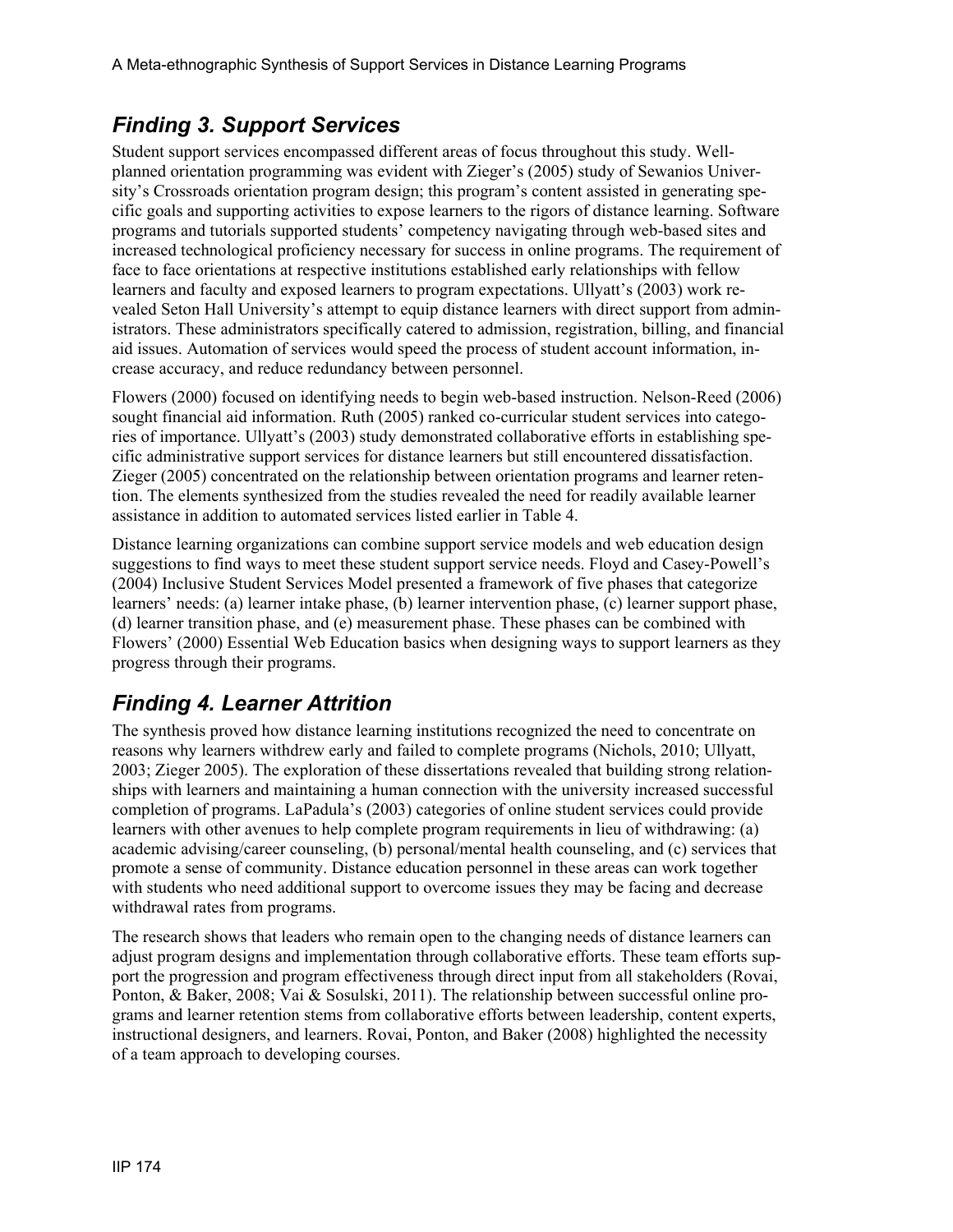It is simply unrealistic, and a poor use of resources, to expect a faculty member to be content expert, web developer, multimedia designer, and systems administrator all rolled into one….In a team approach, the faculty member is partnered with one or more instructional designers and multimedia developers. These individuals should be well trained in their field and bring a customer-focused attitude toward their work. (p. 71)

The customer oriented learning institution will remain attractive to learners seeking out programs that meet their needs. Learner attraction and retention in distance learning requires input from learners an instructional designers who make adjustments based on the changing needs of the students through feedback and communication which Vai and Sosulski (2011) shared.

Universities and schools increasingly require that academic achievement be determined in terms of learning outcomes. It is terrific public relations for a teacher, trainer, program, or institution to declare that they can provide a specific set of skills and/or a specific level of academic achievement for their learners. This provides a check on the program. Educational institutions and companies that deliver on their promises graduate learners of a quality that fully supports their success in their chosen field or profession. (p. 183)

The team effort offers multiple perspectives that enable instructional designers to develop meaningful courses based on constructivist and andragogical principles. These theoretical principals in distance learning communities uphold learner-centered outcomes.

#### **Summary**

This study provided an analysis of internal accounts from universities interested in distance learning support services. The synthesis of close-up views generated these four major themes that can supply insight for institutions to enhance distance learning opportunities and services: (a) webbased design, (b) support services, (c) stakeholder perspectives, and (d) learner attrition. Supplying optimal learning opportunities for adult learners requires consistent monitoring of needs and changes in web-based education through collaboration with different stakeholders involved with technological advancements and applications in higher education. Adult learners have essential roles in the distance learning market and will remain a substantial factor when focusing on the collaborative nature of web-based education. The synthesis presented in this study serves as an overview of some fundamental perspectives that distance learning institutions can use to guide decisions for improving support services for adult learners. The findings and suggestions shared here can serve as a starting point to enhance web-based education designs.

#### **References**

- Allen, I. E., & Seaman, J. (2007). *Online nation: Five years of growth in online learning*. Needham, MA: Sloan Consortium.
- Barr, M. J., & Desler, M. K. (2000). *The handbook of student affairs administration: A publication of the national association of student personnel administrators*. San Francisco: Wiley.
- Baumgartner, L. M. (2001). An update on transformational learning. In S. Merriam (Ed.), *New directions for adult and continuing education: The new update on adult learning theory* (pp. 15-24). Hoboken, NJ: Wiley.
- Bloomberg, L. D., & Volpe, M. V. (2008). *Completing your qualitative dissertation: A roadmap from beginning to end.* Thousand Oaks, CA: Sage Publications, Inc.
- Brookfield, S. D. (1987). *Developing critical thinkers: Challenging adults to explore alternative ways of thinking*. San Francisco: Jossey-Bass.

Brookfield, S. D., & Preskill, S. (1999). *Discussion as a way of thinking*. San Francisco: Wiley.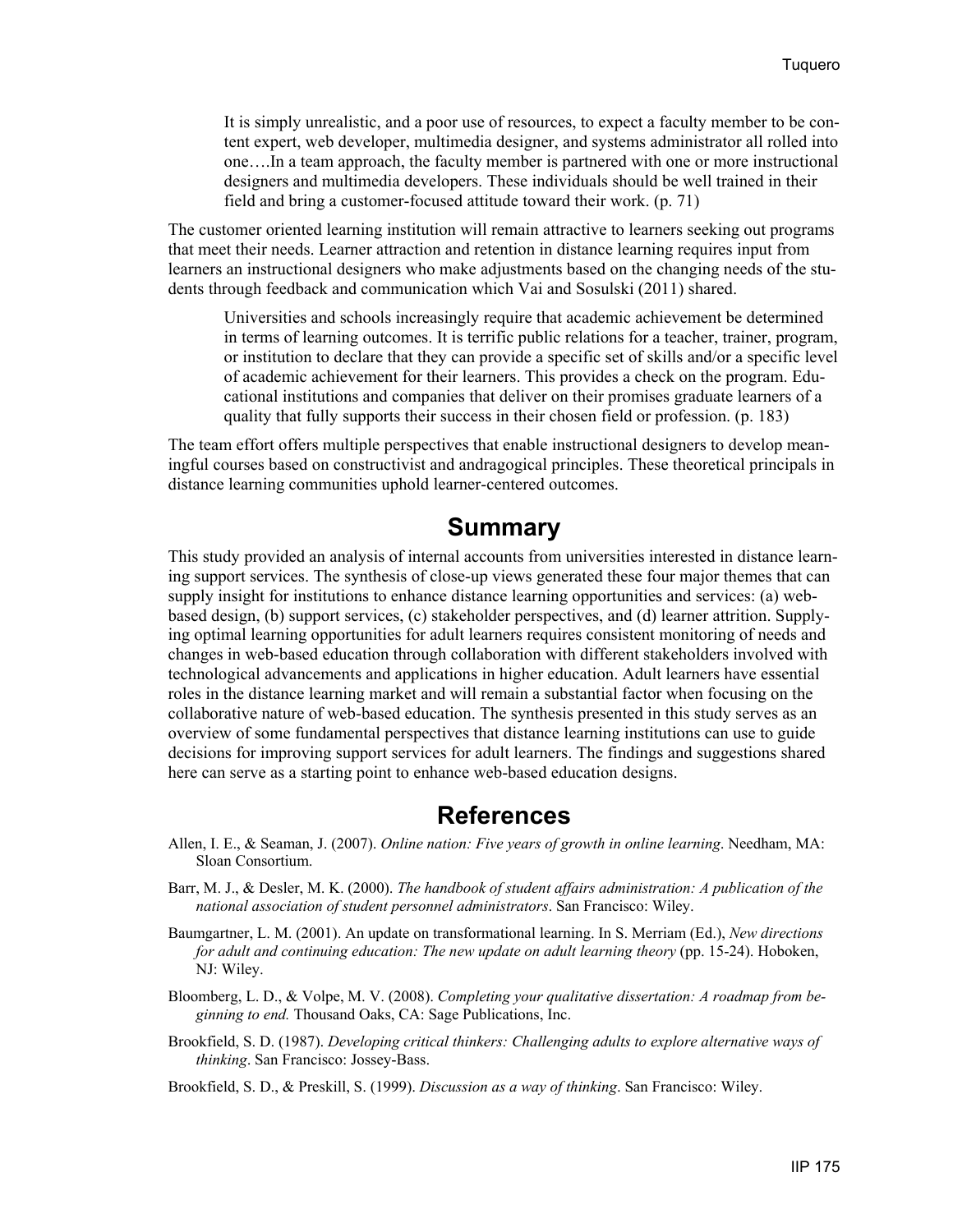- Brown, H. (1999). *The rhetoric of distance education*. (Ph.D. dissertation, Texas Woman's University, Houston,Texas) Retrieved July 21, 2008 from Dissertation & Theses: Full Text database (AAT 99444488)
- Brotherson, M. (1994). Interactive focus group interviewing: A qualitative research method in early intervention. *Topics in Early Childhood Special Education, 14*(1), 101. Retrieved June 15, 2011from EB-SCOHost database.
- Bruffee, K. (1999). *Collaborative learning* (2nd ed). Baltimore, MD: John Hopkins University Press.
- Cannon, M.P. (2001). *Internal support systems essential to faculty success in distance delivery education programs.* (Ed.D. dissertation, Oregon State University, Corvallis, Oregon) Retrieved March 19, 2008 from ProQuest Digital Dissertations database. (AAT 3015199)
- Casey, D.M. (2008). A journey to legitimacy: The historical development of distance education through technology. *TechTrends: Linking Research & Practice to Improve Learning, 52*(2), 45-51. Retrieved April 11, 2009 from Academic Search Premier database.
- Conrad, R., & Donaldson, J. (2004). *Engaging the online learner: Activities and resources for creative instruction*. Hoboken, NJ: Wiley.
- Council for the Advancement of Standards in Higher Education. (2006). *CAS professional standards for higher education* (6th ed.). Washington, DC: Author.
- Dare, L., Zapata, L., & Thomas, A. (2005). Assessing the needs of distance learners: A student affairs perspective. *New Directions for Student Services*, *112,* 39-54. Retrieved July 23, 2008 from Academic Search Premier database.
- Emmerson, A. M. (2005) *A history of the changes in practices of distance education in the United States from 1852--2003*. (Ed.D. dissertation, Dowling College, Oakdale, New York) Retrieved March 18, 2008 from Dissertations & Theses: Full Text database. (AAT 3157941)
- Fischer, M., & Baird, D. (2006). Making mLearning work: Utilizing mobile technology for active exploration, collaboration, assessment, and reflection in higher education. *Journal of Educational Technology Systems, 35*(1) 3-30. Retrieved May 21, 2008 from EBSCOHost database.
- Flowers, D. J. (2000). *Utilization-focused needs assessment: A case study of adult learners' web-based distance education needs*. (Ph.D. dissertation, University of South Alabama, Mobile, Alabama) Retrieved March 18, 2008 from ProQuest Digital Dissertations database. (AAT9975867)
- Floyd, D., & Casey-Powell, D. (2004). New roles for student support services in distance learning. *New Directions for Community Colleges*, *2004*(128), 55-64. Retrieved July 22, 2008 from Academic Search Premier database.
- Gall, M. D., Gall, J. P., & Borg, W. R. (2003). *Educational research: An introduction* (7th ed.). White Plains, NY: Longman.
- Garrison, D. R., & Cleveland-Innes, M. (2005). Facilitating cognitive presence in online learning: Interaction is not enough. *The American Journal of Distance Education, 19*(3), 133-148. Retrieved July 29, 2008 from Academic Search Premier database.
- Gipps, C. V. (2005). What is the role for ICT-based assessment in universities? *Studies in Higher Education, 30*(2), 171-180. Retrieved July 24, 2007 from EBSCOHost database.
- Grow, G .O. (1996). Teaching learners to be self-directed. *Adult Education, 41*(3), 125-149. Retrieved July 25, 2007 from<http://www.longleaf.net/grgrow/SSDL/Model.html>
- Hiemstra, R. (2003). More than three decades of self-directed learning: From whence have we come? *Adult Learning*, *14*, 5-8. Retrieved July 28, 2008 from Academic Search Premier database.
- Hiltz, S. R., & Turoff, M. (2005). Education goes digital: The evolution of online learning and the revolution in higher education. *Communication of the ACM, 48*(10), 59-64. Retrieved July 21, 2009 from EBSCOHost database.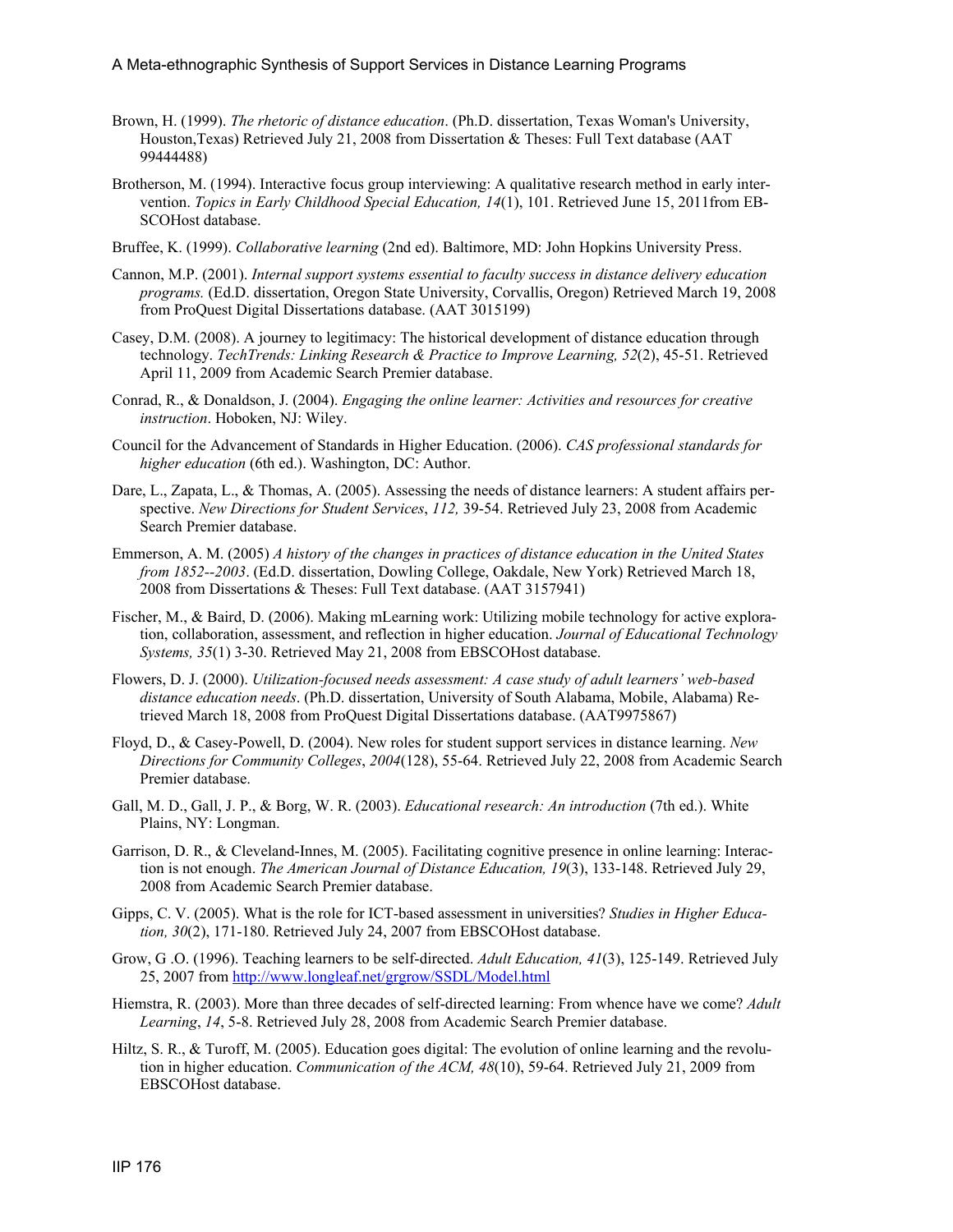- Lamb, A. C. & Smith, W. L. (2000). Ten facts of life for distance learning courses. *TechTrends, 44*(1), 12- 15. Retrieved from [http://eric.ed.gov/ERICWebPortal/search/detailmini.jsp?\\_nfpb=true&\\_&ERICExtSearch\\_SearchValue](http://eric.ed.gov/ERICWebPortal/search/detailmini.jsp?_nfpb=true&_&ERICExtSearch_SearchValue_0=EJ613331&ERICExtSearch_SearchType_0=no&accno=EJ613331) 0=EJ613331&ERICExtSearch\_SearchType\_0=no&accno=EJ613331
- LaPadula, M. (2003). A comprehensive look at online student support services for distance learners. *American Journal of Distance Education*, *17*(2), 119-129. Retrieved March 15, 2009 from Academic Search Premier database.
- Levernier, E. L. (2005). An analysis of perceptions of online instruction by department chairs in the field of higher educational administration in the United States. (Ed.D. dissertation, Georgia Southern University, Statesboro, Georgia) Retrieved February 9, 2008 from ProQuest Digital Dissertations database. (AAT 3181000)
- Maor, D. (2003). The teacher's role in developing interaction and reflection in an online learning community. *Education Media International, 40*(1) 127-138. Retrieved July 20, 2008, from EBSCOHost database.
- Marra, R. M., Moore, J. L., & Klimczak, A. D. (2004). Content analysis of online discussion forums: A comparative analysis of protocols. *ETR&D, 52*(2), 23-40. Retrieved July 20, 2008 from EBSCOHost database.
- Marx, G. (2006). *Future-focused leadership: Preparing schools, students, and communities for tomorrow's realities*. Alexandria, VA: Association for Supervision and Curriculum Development.
- McClure, A. (2007). Distant, not absent. *University Business, 10*(11), 40-44. Retrieved July 22, 2008 from EBSCOHost database.
- Merriam, S. B. (2001). Andragogy and self-directed learning: Pillars of adult learning theory. In S. Merriam (Ed.), *New directions for adult and continuing education: The new update on adult learning theory* (pp. 3-14). Hoboken, NJ: Wiley.
- Merriam, S. B. (2008). Adult learning theory for the twenty-first century. *New Directions for Adult & Continuing Education, 119,* 93-98. doi: 10.1002/ace.309
- Nelson-Reed, V. C. (2006). *Distance education and the financial aid process: A college student's perspective.* (Ph.D. dissertation, Capella University, Minneapolis, Minnesota) Retrieved March 18, 2008 from ProQuest Digital Dissertations database. (AAT3239149)
- Nichols, M. (2010). Student perceptions of support services and the influence of targeted interventions on retention in distance education. *Distance Education, 31*(1), 93-113.Retrieved June 12, 2010 from EB-SCOHost database.
- Noblit, G. W., & Hare, R. D. (1988). *Meta-ethnography: Synthesizing qualitative studies*. Newbury Park, CA: Sage Publications.
- Oliver, M., & Conole, G. (2003). Evidence-based practice and e-learning in higher education: Can we and should we? *Research Papers in Education, 18*(4), 385-397. Retrieved July 25, 2008 from EBSCOHost database.
- Palloff, R. M., & Pratt, K. (1999). *Building learning communities in cyberspace: Effective strategies for the online classroom.* San Francisco: Jossey-Bass.
- Palloff, R. M., & Pratt, K. (2003). *The virtual student: A profile and guide to working with online learners*. San Francisco: Wiley.
- Parsad, B., & Lewis, L. (2008). *Distance education at degree-granting postsecondary institutions: 2006- 07.* National Center for Education Statistics, Institute of Education Sciences, U.S. Department of Education. Washington, D.C. Retrieved from <http://nces.ed.gov/pubs2009/2009044.pdf>
- Paul, R., & Elder, L. (1996). *Universal intellectual standards*. Retrieved July 27, 2008 from [http://www.criticalthinking.org](http://www.criticalthinking.org/)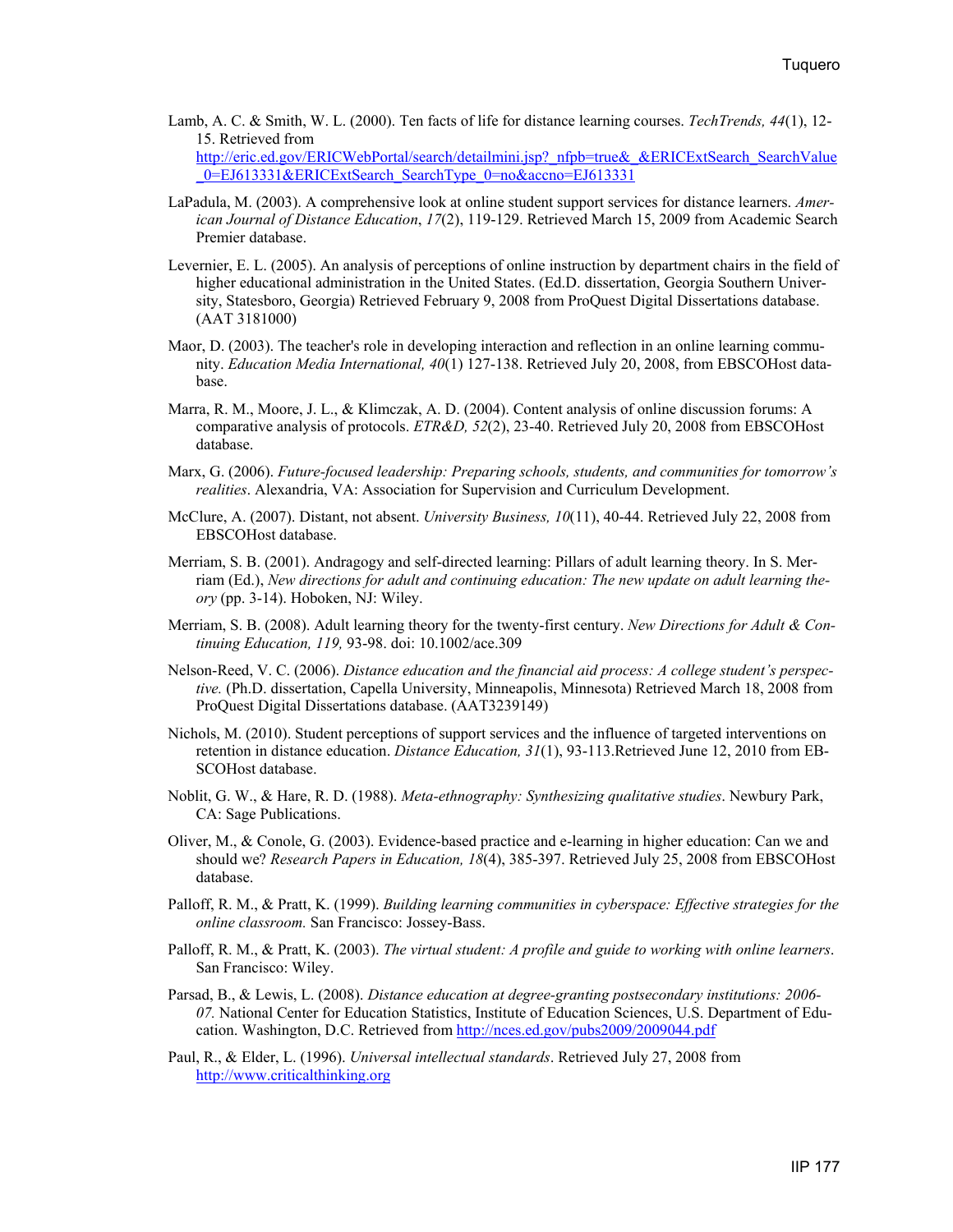- Proserpio L., & Gioia, D. A. (2007). Teaching the virtual generation. *The Academy of Management Learning and Education, 6*(1), 69-80. Retrieved July 21, 2008 from EBSCOHost database.
- Rovai, A. P., Ponton, M. K., & Baker, J. D. (2008). *Distance learning in higher education: A programmatic approach to planning, design, instruction, evaluation, and accreditation.* New York: Teachers College Press.
- Ruth, D. (2005). *An investigation into the need for co-curricular student services for distance education students.* (Ph.D. dissertation, Drexel University, Philadelphia, Pennsylvania) Retrieved March 18, 2008 from ProQuest Digital Dissertations database. (AAT3167553)
- Schauer-Crabb, C. A. (2002). *A case study of adoption and diffusion of an existing asynchronous distance learning program.* (Ph.D. dissertation, Virginia Polytechnic Institute and State University, Blacksburg, Virginia) Retrieved March 18, 2008 from ProQuest Digital Dissertations database. (AAT3106792)
- Seidel, J. V. (1998). *Qualitative data analysis*. Retrieved April 1, 2009 from <http://www.qualisresearch.com/DownLoads/qda.pdf>
- Seidel, J. V. (2008). The Ethnograph 6.0 User's Guide [Computer software]. Colorado Springs, Colorado: Qualis Research.
- Sims, R. (2008). Rethinking (e)learning: A manifesto for connected generations. *Distance Education, 29*(153-164). Retrieved July 28, 2008 from Academic Search Premier database.
- Tambi, Ghazali, & Yahya. (2008). The ranking of higher education institutions: A deduction or delusion? *Total Quality Management, 19(*10). doi: 10.1080/14783360802264046
- Telig, R. W., Lundy, L., Irani, T., Bielema, C., Dooley, K. E., Anderson, E., & Raulerson, R. (2005). Distance education training for distance education trainers: The roadmap to effective distance education design project. *The Quarterly Review of Distance Education, 6*(1), 331-342. Retrieved July 23, 2008 from EBSCOHost database.
- Tuquero, J. M. (2010). *A meta-ethnographic synthesis of support services for adult learners in distance learning programs.* (Ph.D. dissertation, Capella University, Minneapolis, Minnesota) Retrieved June 6, 2011, from ProQuest Digital Dissertations database. (AAT 3422764).
- Ullyatt, D. J. (2003). *Satisfaction of students and administrators toward support systems in online degree programs: A case study.* (Ed.D. dissertation, Seton Hall University, New Jersey, New York) Retrieved February 9, 2008, from ProQuest Digital Dissertations database. (AAT 3081033)
- Vai, M., & Sosulski, K. (2011). *Essentials of online course design: A standards-based guide*. New York: Routledge.
- Waits, T., & Lewis, L. (2003). *Distance education at degree-granting postsecondary institutions: 2000- 2001.* U.S. Department of Education, National Center for Education Statistics. Washington, DC. Retrieved from <http://nces.ed.gov/pubs2003/2003017.pdf>
- Weed, M. (2008). A potential method for the interpretive synthesis of qualitative research: Issues in the development of 'meta-interpretation'. *International Journal of Social Research Methodology*, *11*(1), 13-28. Retrieved March 28, 2009. doi:10.1080/13645570701401222
- Western Cooperative for Educational Telecommunication. (2002). *Beyond the administrative core: Creating internet-based student services for online learners.* Retrieved March 7, 2009 from <http://wcet.info/services/studentservices/beyond/index.asp>
- Zemke, R. (2002). A pocket guide to useful learning theories. *Training, 39*(9), 90-92. Retrieved February 5, 2009 from EBSCOHost database.
- Zieger, L.B. (2005). *The relationship between student orientation programs that support community building and retention of distance learners*. (Ed.D. dissertation, Pepperdine University, Malibu, California) Retrieved March 19, 2008, from ProQuest Digital Dissertations database. (AAT 3191663)